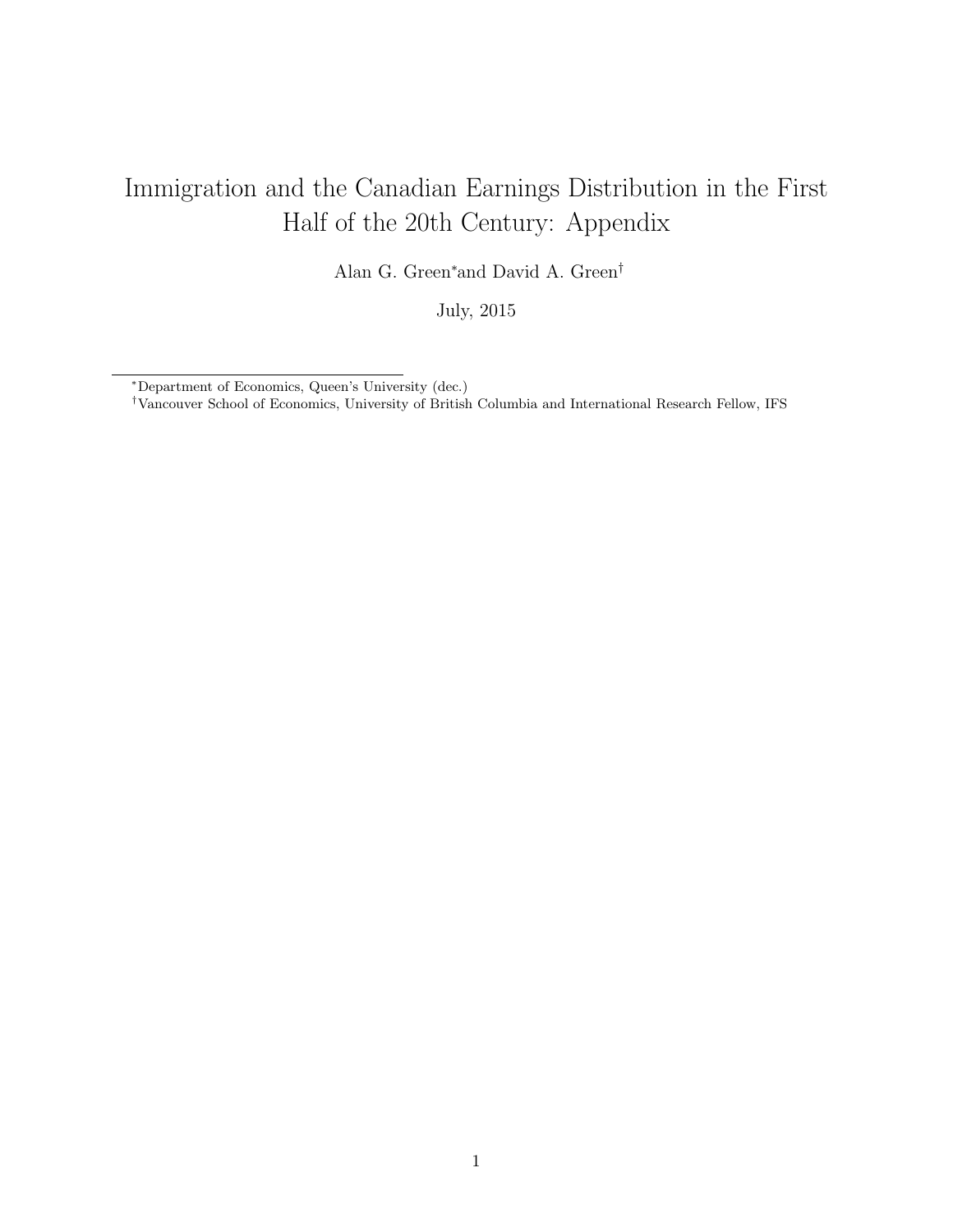# 1 Census Data Details

In this section of the Appendix, we provide further details on the Census data.

#### 1.1 Occupations

The occupation variable is based on a single question in the 1921, 1931 and 1941 Censuses but in 1911 Census, the respondent was asked separately about their "chief" occupation and about other occupations. However, almost no workers reported an "other" occupation, leading us to believe that the data is directly comparable across years. In samples we drew directly from the 1911 manuscripts for another project we found that only 2 of 1895 observations in our random sample of males in Vancouver and 9 of 2393 observations in Montreal reported a secondary occupation. We also checked for differences by skill level by drawing all male respondents in Montreal who listed their occupation as machinists or labourers. None of the 2648 machinists and only 231 of the 25694 labourers reported a secondary occupation.

Occupation corresponds to jobs held at the time of the Census, while earnings and weeks worked correspond to all jobs in the previous twelve months. Thus, our calculated average earnings for an occupation may not be the true average earnings for people who work only in that occupation. For example, if workers employed in a skilled occupation at the Census date spent part of the year working as labourers then our calculated average earnings would be lower than the average earnings for a person employed solely in that occupation. Comparisons to other data indicate that this is not a concern for the least skilled workers (e.g., labourers) or most skilled (e.g., professors) in Census data but may be important when considering the earnings of tradesmen (Green and Green 2008).

#### 1.2 Employment Definitions

The only substantive difference in variables of interest to us across the Censuses we use is in the way weeks of employment were obtained: in 1911 and 1941, respondents were asked directly about weeks of employment in the previous 12 months, while in 1921 and 1931 they were asked about weeks of unemployment, u, and employed weeks were calculated as (52 - u). If respondents differentiated between weeks of unemployment and weeks in other non-employed states then calculated weeks of employment would tend to be over-stated in 1921 and 1931, and employed weeks do seem to be relatively high in those years. More importantly, while almost all male employees with positive reported annual earnings respond to the weeks of employment or unemployment questions in the 1911, 1931 and 1941 Censuses, approximately a third do not have a recorded weeks of unemployment in 1921. This leaves a somewhat difficult trade-off. We would prefer to focus on weekly wages, both because it is closer to the price of labour construct upon which we focus later in the paper and because it is more comparable to what has been used in earlier papers. However, the weekly wage measure is clearly inferior to the annual earnings measure. We respond by focusing mainly on earnings but providing estimates for weekly wages in this appendix for comparison. Also, in making comparisons across years, we use only the 1921-1931 and 1911-1941 pairs when examining weekly wages since these are the pairs of years with the same employment questions. As we will see, most of our conclusions are unchanged whether we use earnings or weekly wages. 1

<sup>&</sup>lt;sup>1</sup>Because of rapid deflations in both 1921 and 1931, choosing to average in this way yields quite different results from just using one year's index value in each case. Thus, the actual index values we use for Montreal (compared to a 1913, Toronto base of 100) are 83 for 1911,148 for 1921 and 127 for 1931. If, instead, we had used the values for 1911, 1921 and 1931, the index values would have been 82, 136 and 116, respectively, thus affecting the 1911-1921 comparisons. However, we believe that the averaging approach is the most reasonable given the timing of the earnings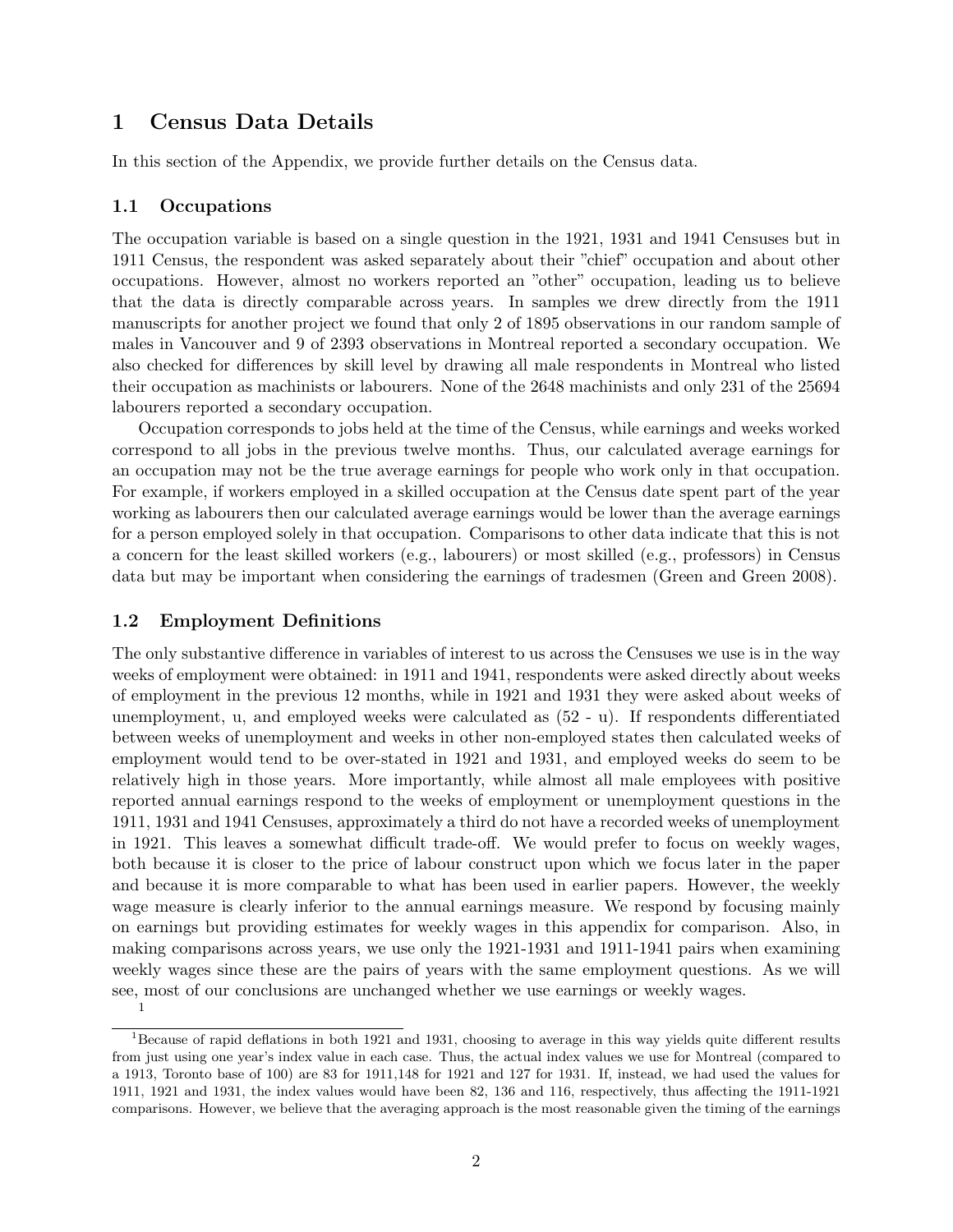# 2 Comparisons to other Canadian Wage Series

The two series that cover much of the same time period as our Census data are the hourly wage series in Emery and Levitt(2002), based on Labour Gazette data, and the wage data from the Canadian Pacific Railway records collected by Mary Mackinnon (Mackinnon(1996)). It is worth noting at the outset that there is some degree of controversy about the reliability of both data sources. As Mackinnon(1996) discusses, the Labour Gazette data for the metal trades, printing trades and building trades are likely union scales and may not have corresponded to what was paid to non-union workers, or even to what was actually paid to unionized workers.<sup>2</sup> However. Altman(1999) argues that some of the non-metal manufacturing data corresponds more to nonunion workers so series such as Emery's common factory labourer wages, constructed as average wages across labourers in manufacturing firms reporting to the Labour Gazette, may be more representative. On the other side, the CPR data comes from company pension-related records. As such, they are likely to be accurately recorded but might be questionable in terms of their representativeness relative to the rest of the workforce. Mackinnon(1996) examines and rejects the main potential objections to the data on these grounds but she also states that government control of railway wages and prices between 1917 and 1921 led to disproportionately large increases in wages in that period relative to the rest of the workforce. In fact, even in 1925, the Labour Gazette reports that wages in all the principal railways "are fixed according to agreements between the several railways and the organization of railway employees." (Canada (1925)) implying that it is actually the railway data that reflect union scales. Mackinnon herself states that, "From 1918 on, important institutional factors affect railway wages, so that CPR data are a better indicator of general wage trends for the earlier period ..."(Mackinnon(1996, p. 115). Both Mackinnon(1996) and Emery and Levitt(2002) provide comparisons across the various data sources, including the Census. We will discuss their conclusions as we proceed.<sup>3</sup>

Since both the Gazette and CPR series correspond to hourly wages, we need to convert the Census data from weekly to hourly wages to make comparisons. Herb Emery has collected hours series from the Gazette. We have access to the data on hours for common factory labourers and machinists, allowing us to create comparisons for a standard type of skilled/unskilled wage ratio. In order to control for differences in regional coverage across the dataset, we focus our attention on Montreal.

Appendix Figure 6 contains a plot of Emery and Levitt(2002)'s common labourers in factories wage series for Montreal. <sup>4</sup> This series was constructed by collecting all the plant specific wages for each city reported in the supplements to the Wages and Hours publications. The factory labourers series actually ends in 1938. We extend it to 1940 using the trend from Emery's building labourer's series, which is virtually flat in 1938, 1939, and 1940. Note, also, that the years 1922-1924, 1931 and 1934 are not available in the Gazette data and, for the purposes of the figure, we use a simple linear interpolation for those years. We also plot the implied hourly wage rates for Montreal from the Census data using EmeryâAZs hours per week for common factory labour to convert to hourly wages. We plot the Census numbers with a linear interpolation linking each point. In all cases, we deflate the wages using Emery and Levitt(2002)'s price index for Montreal and report all numbers

reporting. Since we apply the same index values to all earnings levels, using different index values alters the relative location of each year's wage distribution but not our conclusions about inequality movements.

<sup>&</sup>lt;sup>2</sup>Urquhart and Buckley(1965) report that unionized labour made up  $8\%$  of the non-agricultural workforce in 1911, 14% in 1920 and 11% in 1931.

<sup>3</sup>Another point of comparison is found in Meltz and Stager(1979), who examine wages in 52 occupations across the 1931,41,51,61 and 71 Censuses. They argue that the 1931-41 and 1941-51 periods are both characterized by compression. As we will see, this fits with the patterns from both the Census and Gazette data.

<sup>&</sup>lt;sup>4</sup>We are grateful to Herb Emery for providing us with his common labourers in factories series.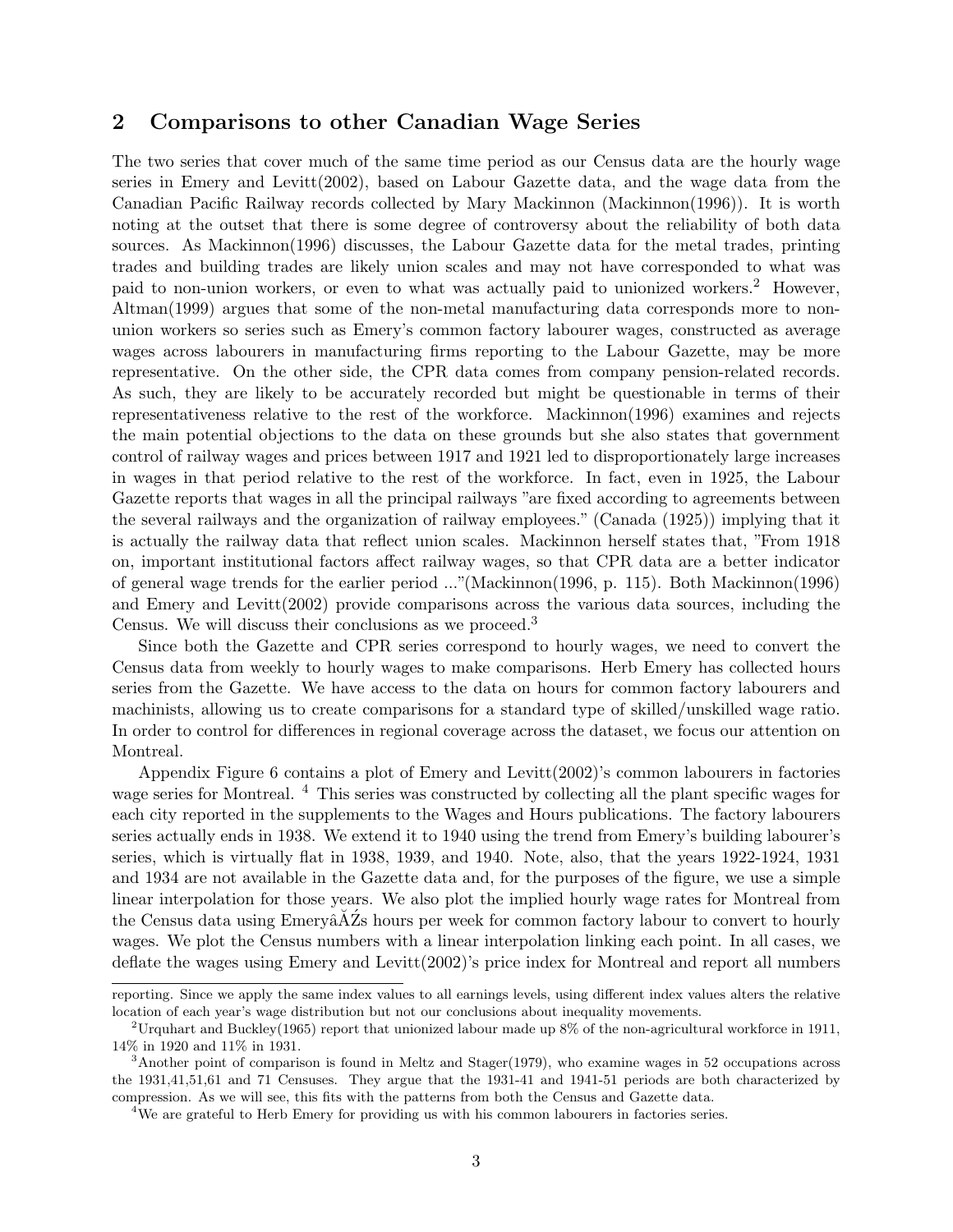in 1913 real Toronto dollars to match our reporting of the Census numbers above. The third line plots labourer wages from Mackinnon's CPR data for the period up to 1930 (since the CPR data does not extend to 1940).



Two features stand out in this figure. The first is the relatively high value for 1921 in the CPR data. This occurs because the official nominal wage for labourers actually increases in a year with substantial deflation. The second feature is the relative values of wages from the three sources. Putting aside the seemingly anomalous result from the CPR in 1921, which may be a reflection of special contracting conditions at the railway, the interpolated Census value and the observed values for the Labour Gazette and CPR data are extremely close to one another in 1920 and in 1930. The Census and Labour Gazette data are also very close in 1911, with both being substantially above the CPR wage. This pattern echoes a remark made by Emery and Levitt(2002). Commenting on Mackinnon(1996)'s claim that weekly wages in the 1911 Census may have been abnormally high because workers were putting in overtime, Emery and Levitt note that dividing Census weekly wages by their common factory labour hourly wage yields implied hours per week that are very close to those reported in the Labour Gazette.

There are some other sources against which to compare the various wage series. Mackinnon(1996) reports daily wages for labourers employed by the government to work on the canals around Montreal. In 1911, these reported wages were \$1.50 per day. If these labourers worked 9 hour days then this would correspond to an hourly wage (in Toronto dollars) of approximately 17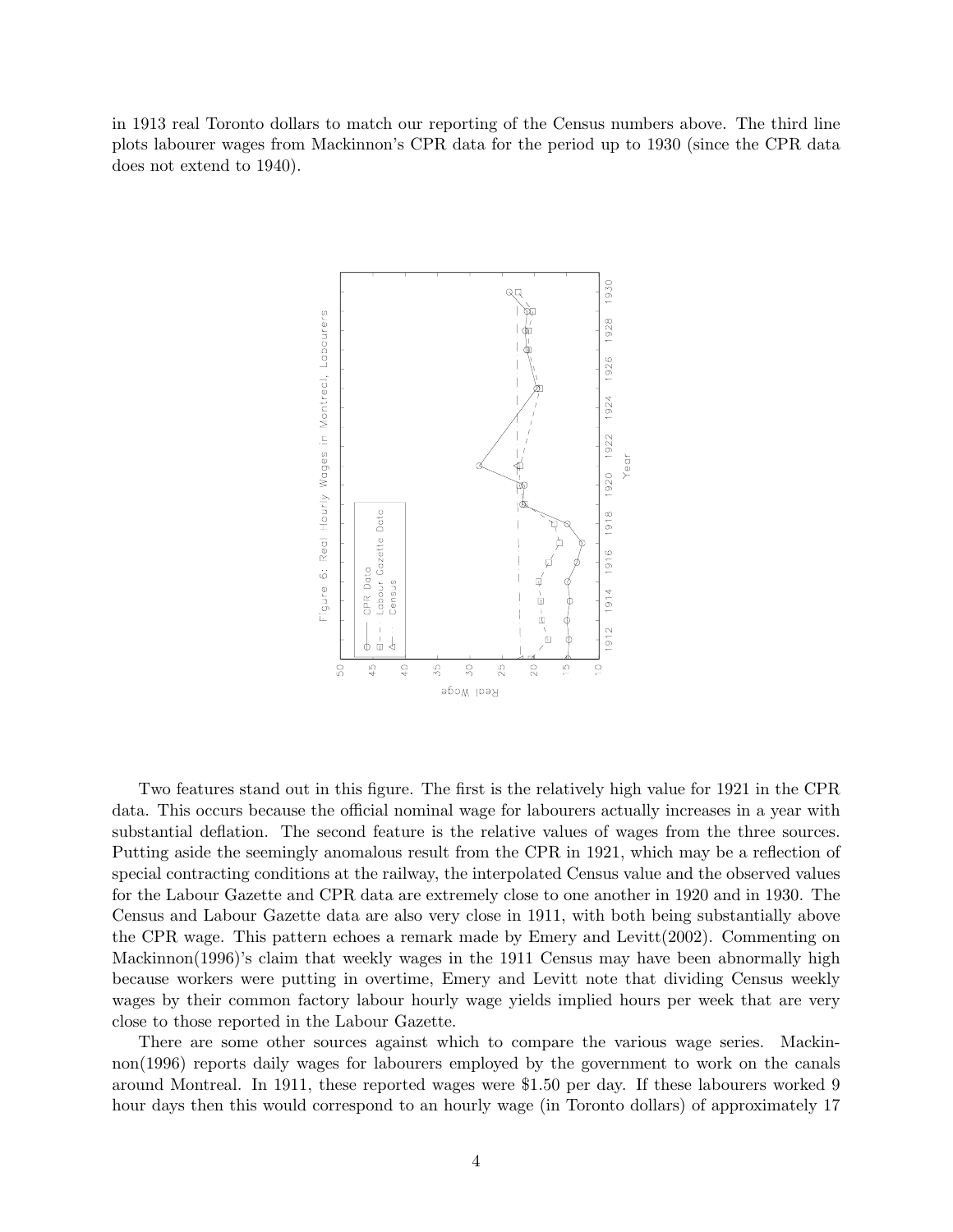cents per hour. This is between the CPR (15 cents) and the Census and Gazette numbers (22 and 21 cents, respectively). The Labour Gazette in February 1912 reports that 1,800 street labourers working for the city of Montreal received an increase in pay from \$2.00 to \$2.10 per day in January, 1912 (Department of Labour(1912)). If we then assume that the \$2.00 figure is relevant for 1911 and again assume a 9 hour day, the implied hourly wage (in 1910/11 Toronto dollars) is 0.23. If we assume they worked a 10 hour day then the relevant hourly wage is 0.21. In either case, the hourly wage is very close to those derived from the Census data and reported in the common factory labourers series from the Labour Gazette.

In the end, the congruence of two such different sources (the Gazette data and the Census) combined with the evidence on street labourers' wages and the evidence that the CPR data seems to be habitually below other sources in the pre-war period suggests to us that we should put more credence in the Gazette and Census wages. Those sources indicate an essentially flat real wage for labourers between 1910 and 1930.

In Appendix Figure 7, we repeat this exercise but examine machinists wages. Machinists are a skilled trade for which wages are readily available from all three sources.<sup>5</sup> Both Emery and Levitt(2002) and Mackinnon(1996) emphasize the broad agreement of various sources on skilled wages. All three sources are in close agreement on the real wage for this occupation in 1911 and all three suggest relatively substantial increases in machinists real wages between 1911 and 1930/31. However, there are also some strong differences among the series. In particular, both the CPR and Gazette data show large increases in machinists real wages between the pre-war period and the immediate post-WWI period. In contrast, the Census data indicates that the real wage for machinists was essentially unchanged between 1911 and 1921. It is worth noting that the Labour Gazette data is again closer to the implied Census data than the CPR data. The differences between the implied Census hourly wages and the other two series in 1921 might be accounted for by the extremely tumultuous nature of the labour market in the immediate post-war years. Hours per week changed dramatically in the span of a few years in this period. There was also rapid deflation in 1921. The common factory labourers' wage series tracks this deflation quite closely while the more skilled workers' official wages follow with a lag. It is possible that the relative lack of flexibility in machinists' wages induced other adjustments, such as in hours of overtime available. In the longer run, though, the Census data also shows increases in the real wage of machinists to a degree comparable though not as large as what is observed in the Labour Gazette data.

One reason to examine the sources other than the Census is that this allows us to compare wages at cyclically similar points. The 1911 Census was taken at the time of a boom while the 1921 and 1931 Censuses correspond to a recession and a depression of differing severity. To get more cyclically constant results, we could compare the real wages in 1911 with a prosperous year from the 1920s such as 1927. The common factory wage labourers real wages in those two years are very similar (\$0.20 and \$0.21, respectively). For machinists, the Labour Gazette data shows a marked increase from \$0.31 to \$0.38. Thus, the picture from the Census that skilled wages had increased substantially while unskilled wages had changed little from the pre-war period to the end of the 1920s appears to hold up to comparison at cyclically similar points.

 $5$ The Labour Gazette publications on hours and wages actually include two different versions of the machinists' wages for Montreal for 1921. In the reports near the actual date (Reports number 4 and 6), the wage range for machinists is listed as, .55 to .70 cents per hour. However, starting with report 7 the range is listed as .55 to .90. We used the mid-point of the former range because this is in closer accord with other evidence, particularly machinists' wages in Toronto. Throughout the Labour Gazette data the Toronto wage ranges have mid-points very similar to those for Montreal. The one exception to this is the 1921 range listed for Montreal in Reports 7 and later. In 1921 the listed wage range for machinists in Toronto is .50 to .75. Thus, we believe that data was added later on a plant that was an outlier and stick with the earlier listed data.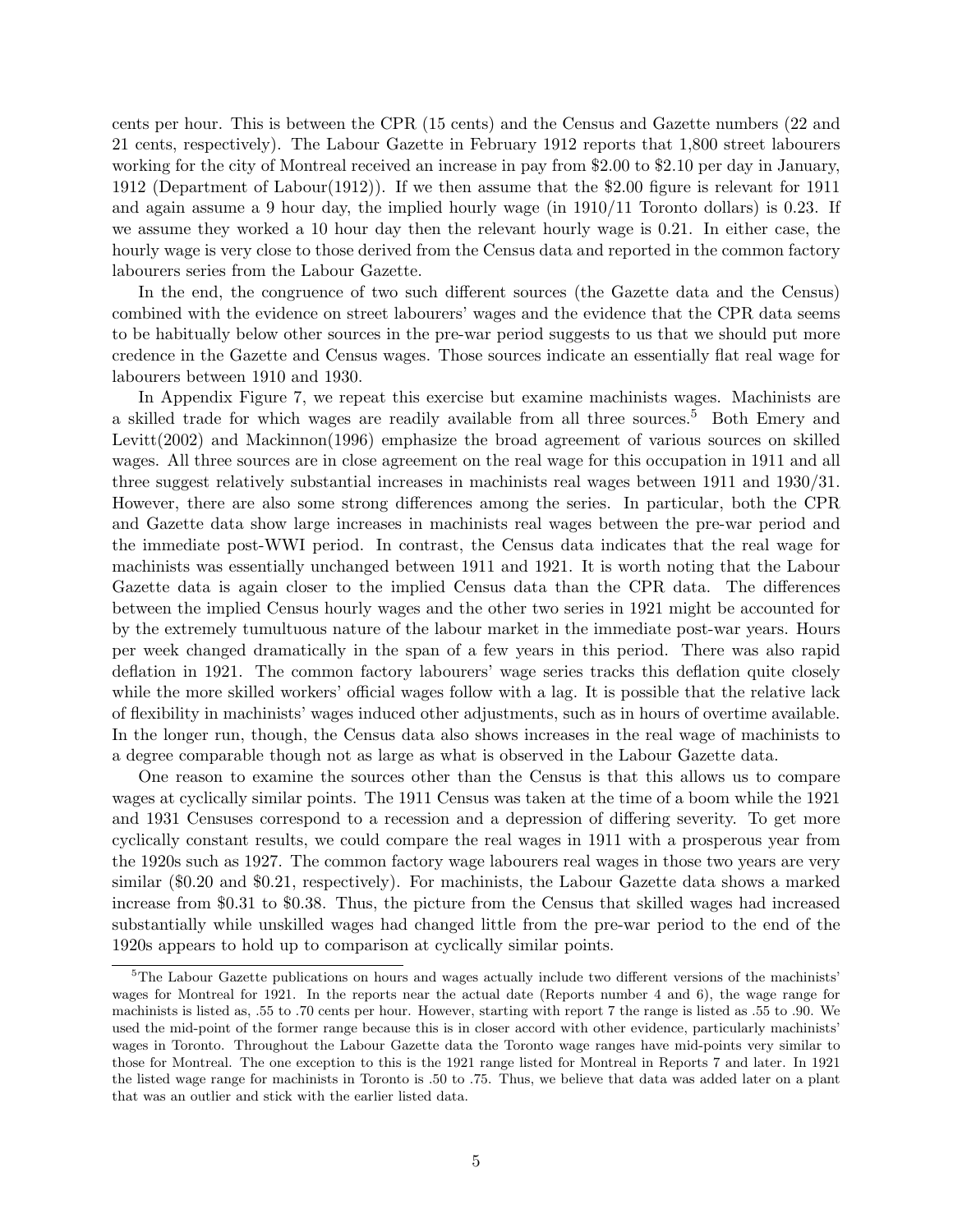

Working with the labourer and machinist series just described, we can generate a skilled to unskilled hourly wage ratio that is similar to what is presented in earlier papers. These ratios are presented in Table 1.

The three series show somewhat different patterns. Both the Census and the CPR data show a drop in the skill ratio between 1910 and 1920 followed by a strong increase between 1920 and 1930. However, the initial drop is much larger in the CPR data. As we discussed earlier, the labourer wages in the CPR data for 1921 appear to be out of line with other evidence and so it is unlikely that this data reflects general trends. For the Gazette data, we see the same long run pattern of increase in the skill ratio as is observed in the Census data but with very different timing across decades. In our view, the most reliable trends come from the Census. The wages in the CPR often appear to be out of line with other sources and, at times, reflect contracts and government mandates rather than general wage conditions. The Gazette appears the over-represent union agreements in an era when union membership was did not make up a large portion of the workforce. In this regard, it is reassuring that for labourers' wages (where unionisation was likely not as much of an issue) the Gazette and Census are in strong agreement. We also gathered information on Assistant Professor Salaries for the University of Toronto (averaged across all departments) from the Ontario Sessional papers. Taking the ratio of those salaries to 52 times the average weekly wage for labourers in Toronto from the Census, we get earnings ratios of: 2.63 in 1921, 3.81 in 1931, and 3.0 in 1941 (fitting with the general pattern of strong increases in inequality in the 1920s followed by smaller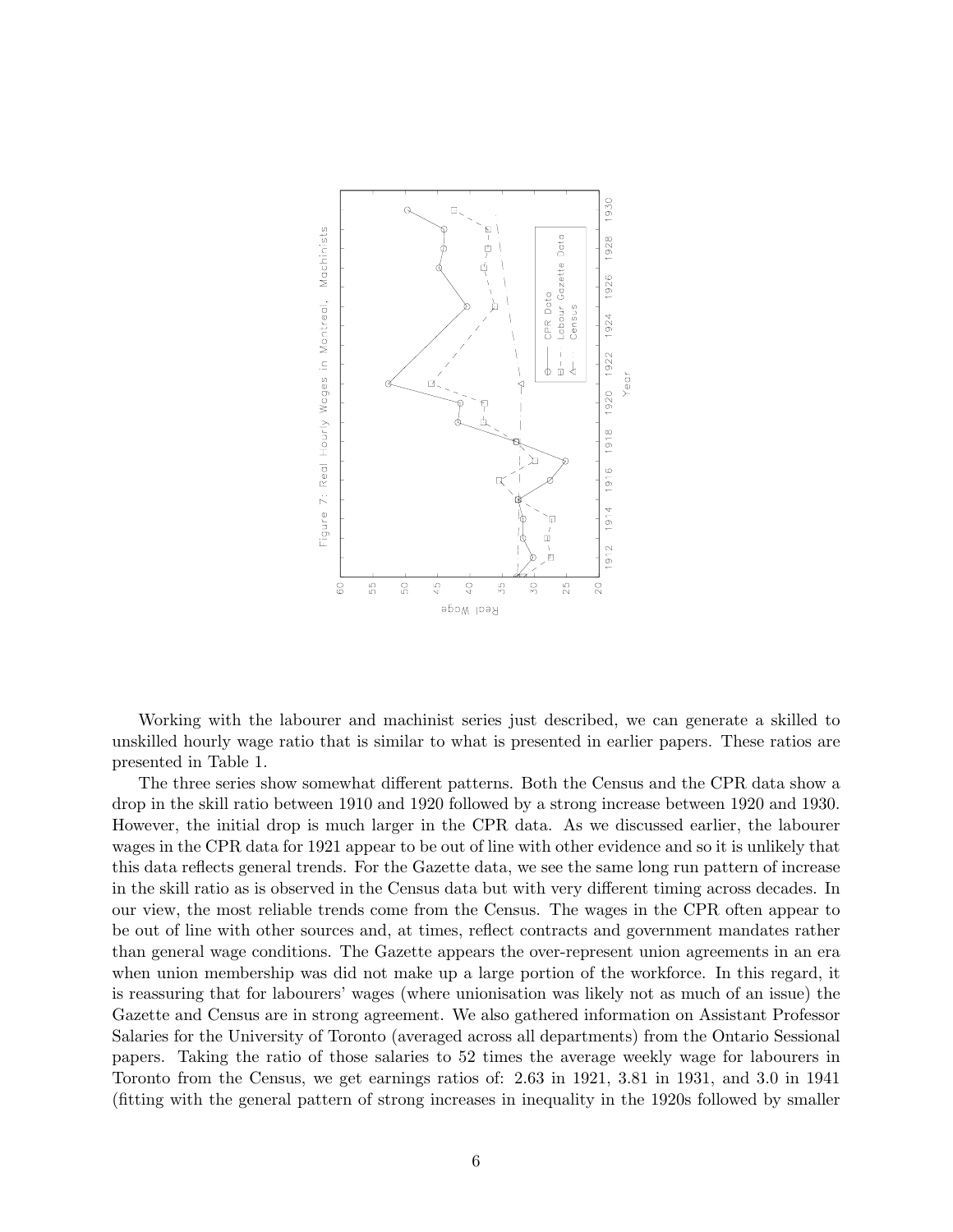| Year | Census | Gazette | CPR. |
|------|--------|---------|------|
| 1910 | 1.46   | 1.54    | 2.18 |
| 1920 | 1.42   | 1.87    | 1.88 |
| 1930 | 1.62   | 1.88    | 2.08 |
| 1940 | 1.6    | 1.78    |      |

Table 1: Machinist to Labourer Hourly Wage Ratios

Sources: Census data is restricted to Montreal. Conversion to hourly wages is done using Emery's Labour Gazette hours series. The Labour Gazette data is a continuous series underlying the data reported in Emery and Levitt(2002). Gazette data in the 1940 row is actually for 1938. Common factory labourers wages are the denominator for both Gazette series. Census building trades are an average of all building trades while the Gazette data corresponds only to carpenters. The CPR series is from Mackinnon(1996) and is based on Canadian Pacific Railway administrative series.

declines in the 1930s). In comparison, using average earnings for professors in Toronto from the corresponding Censuses we get ratios to labourer earnings of: 2.60 in 1921; 3.95 in 1931; and 2.81 in 1941. Thus, the Census is in strong accord with another data source for non-union workers at the top of the earnings distribution. Our overall conclusion is that the Census series differ from the other two available wage sources but that there are good reasons to prefer the Census numbers.

## 3 Weekly Wages and Annual Earnings

In Figure 4, we show the 1911 - 1941 difference for annual earnings and reproduce the 1921-31 difference. We focus on these differences in order to compare to the weekly wage differences that are presented in the same figure. Recall that these two differences are the ones that are the most reliable for weekly wages because of changes in questions about weeks of work over time. The 1911-41 difference for earnings shows that there is a strong long-term increase in inequality below the median but a relatively constant increase in earnings levels across percentiles above the median. For weekly wages, the long term pattern has a roughly similar shape to annual earnings, though much more muted and with increases in level across much of the distribution. Whereas with annual earnings there are declines at virtually all percentiles below the median, in weekly wages there are declines only below the 15th percentile. As with annual earnings, the increase in inequality in the weekly wage is driven mainly by movements in the 1920s.

One immediate point of interest is the much more substantial decline in the lower half of the annual earnings distribution than is evident in the weekly wage distribution. Given that weekly wages are constructed as annual earnings divided by weeks of work, the difference must reflect a drop in weeks of work. Indeed average weeks worked per year declined from 44 in 1921 to 42 in 1931. This may reflect selection issues related to the fact that approximately a third of paid employees in the 1921 Census do not report their weeks of work. <sup>6</sup> However, this would not explain the substantial difference between wage and earnings patterns for the 1911-1941 change since there are no such selection issues in either year. In the end, given the changes in weeks worked questions and

<sup>&</sup>lt;sup>6</sup>A decline in weeks of work from 1921 to 1931 may also seem surprising given the labour market problems in 1921. However, while 1921 was a bad labour market year, the labour market in the summer and fall of 1920 was actually strong (exactly when it began to turn bad - either in October or in December - depends on whether the source of information is unions or employers (Dominion Bureau of Statistics (1921)). The 1921 Census asks about labour market experiences over the 12 months preceding the start of June Census date. Thus, 7 out of the 12 months are from 1920 and, as a result, the 1920/21 Census data does not represent as bad a labour market as one might expect given the 1921 Census date. The 1930/31 Census data represents a similarly mixed year.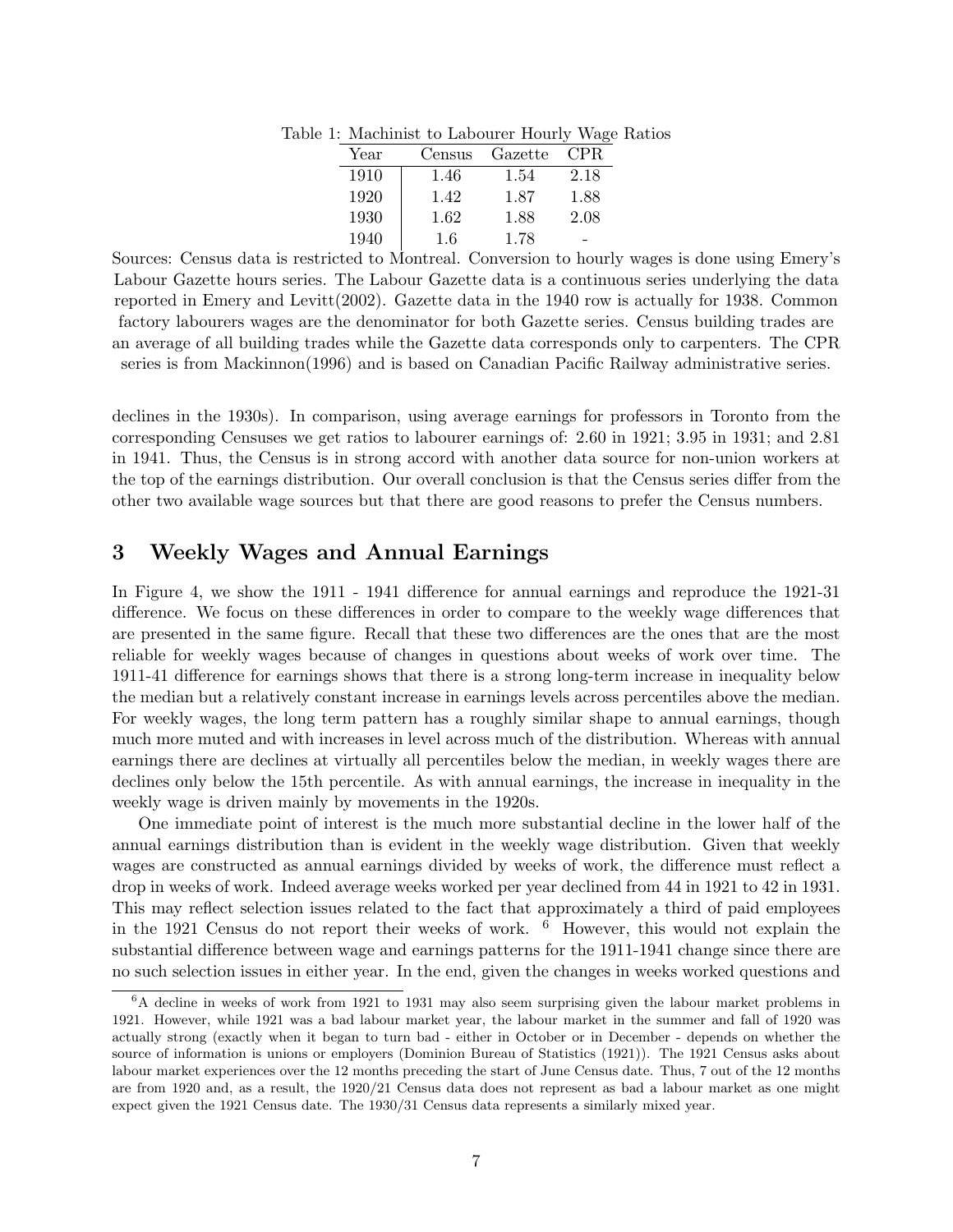

the possible selection effects in 1921, we conclude that it is preferable to focus on annual earnings, where we have a consistent measure over time.

## 4 Reduced From Wage and Earnings Change Regressions

In this section we present the results for both weekly wages and annual earnings of a reduced form approach to assessing the impact of immigration on the national wage and earnings structure. This approach consists of regressing the change in the log of native born earnings on a variable representing an immigration "shock" in skill cells defined by occupation and age. That is, with occupation indexed by j and age indexed by k:

$$
\Delta \ln(w_{Njkt}) = \alpha_{0t} + \alpha_1 \frac{\Delta E_{ljkt}}{E_{Njkt-1} + E_{ljkt-1}} + \Delta u_{jkt}
$$
\n(1)

where N refers to native born workers and I refers to immigrant workers, the E's are employment levels,  $u_{ikt}$  is an error term, and  $\alpha_{0t}$  corresponds to year effects. Borjas(2003) derives an equation similar to this one assuming a linear demand function for workers of a type defined by the j and k dimensions along with a linear supply equation for native born workers. Notably, native born and immigrant workers are assumed to be perfect substitutes and each skill cell is treated as a separate market in the derivation. The properties of the error term, u, are crucial in determining the estimation approach to equation (1). Borjas(2003)'s approach (again, translated into our context) allows for time invariant occupation, age and age-occupation interaction effects and also for general time effects and time trends, separately, in the occupation and age effects. Estimating in differences within cells, this amounts to having  $\delta u_{jkt} = \phi_k + \phi_j + e_{jkt}$ , where  $\phi_k$  and  $\phi_j$  are occupation and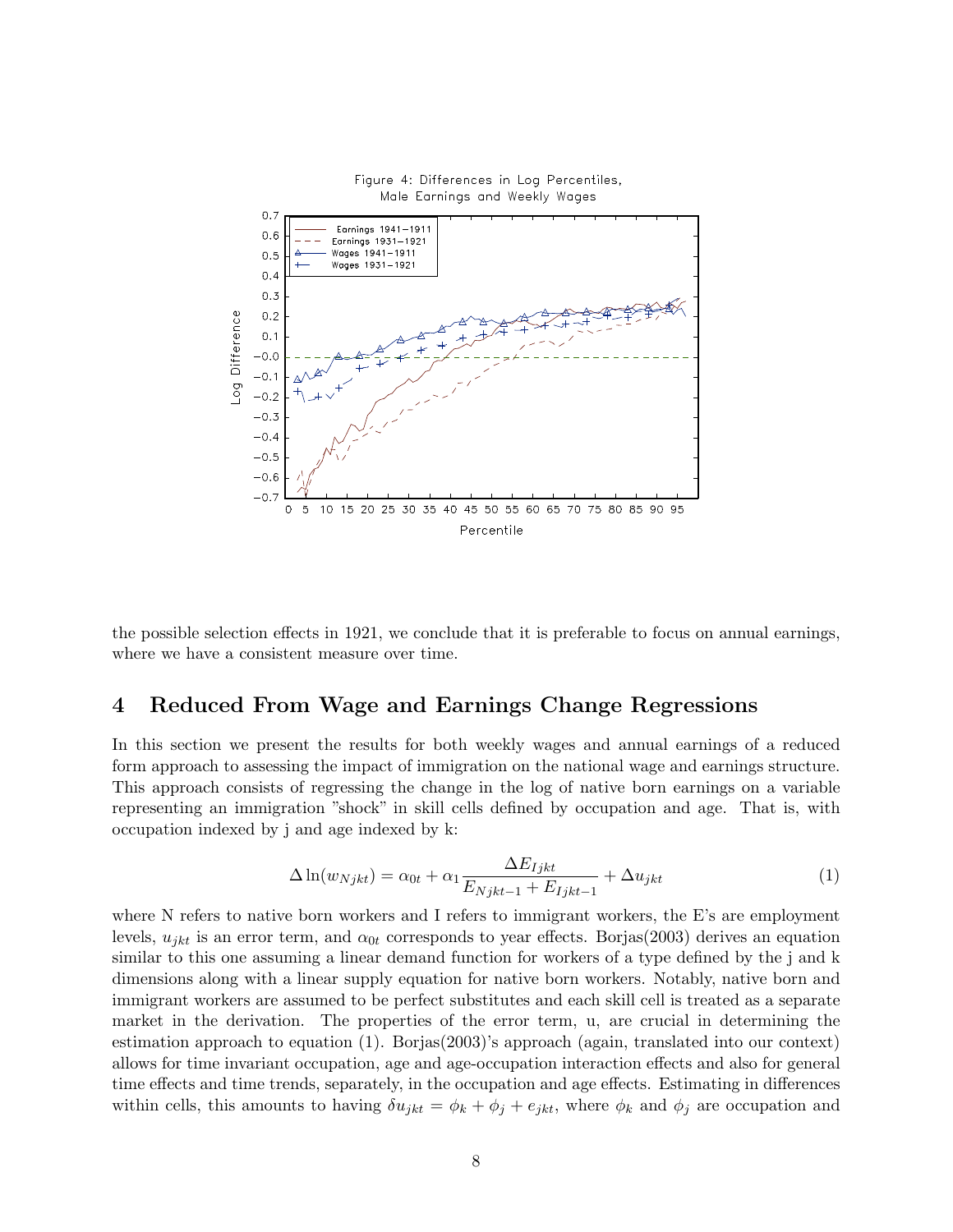age group specific effects, respectively, and  $e_{jkt}$  is a white noise error term. The key identifying assumption is that once one controls for age and occupation effects in this way, the remaining variation in the error term is uncorrelated with changes in the ratio of immigrants to the native born in the cell. That is, immigration is viewed as exogenous.

While it is common to approach this estimation treating immigration as an exogenous supply shock within a given cell, it is also common to be concerned about potential remaining endogeneity. In particular, in our context, we know that immigrants who were explicitly brought in to work in agriculture in the West, were, by the time we observe them in the next Census, in a variety of occupations and locations. Thus, the set of changes in immigrant employment we observe might reasonably be expected to be partly due to endogenous responses to within-cell productivity shocks. One approach taken to this problem by a number of authors, starting with Card(2001), is to instrument for the change in immigrant supplies using a variable based on the notion that immigrants will move to locations within the host country where there are enclaves of people from their country of origin, regardless of the local economic circumstances. We use a variant on this instrument in which we assume that immigrants move to a geographical location based partly on these enclave considerations and then, once there, pursue the most common occupations in that location. That is, we assume that when they search for a job in the location they are attracted to for companionship reasons, their probability of finding a job in a given occupation is proportional to the size of that occupation in that location. Moving to a mining town, immigrants are more likely to find mining jobs than if they moved to Toronto, say.

To construct the instrument consider an immigrant from source country g, and let the proportion of immigrants from g in location r in year t be given by  $p_{qrt}$ . Also, let the proportion of all workers in occupation j in location r in period t be given by  $\pi_{krt}$ . We will predict the number of people from country g in occupation k in year  $t+1$  at the national level as:

$$
n_{kgt} = \sum_{r} \pi_{krt} * p_{grt} * \Delta n_{gt} \tag{2}
$$

where  $\Delta n_{qt}$  is the change in the number of immigrants from country g at the national level between t and t+1. Note that this exercise is done separately by age group with both the  $\pi_{krt}$  weights and the national level inflows  $(\Delta n_{at})$  being age group specific.<sup>7</sup> The key identifying assumption is that neither the composition of employment by occupation at the start of a period in a location nor the distribution of immigrants from a given country across locations at the start of the period are correlated with the change in productivity within an occupation-age cell at the national level in the ensuing decade. We also require that the general growth in immigration from each country is not correlated with the cell specific productivity shocks. These assumptions would be violated if people from a given source country only immigrated to Canada because there was an increase in demand for a specific occupation in a specific location. The fact that  $\pi_{krt}$  is calculated for all workers in the location, not just for immigrants from the specific source country, makes it more likely that the requirements for the instrument to be valid are met.

We estimate the specification given in (1) at the age by occupation group level for the 1911- 21, 1921-31 and 1931-41 differences pooled using real annual earnings. We employ two different

<sup>&</sup>lt;sup>7</sup>The regions are defined as follows. We divide Canada into rural areas, towns, and 13 major cities (Victoria, Vancouver, Edmonton, Calgary, Regina, Winnipeg, Hamilton, Toronto, Ottawa, Montreal, Quebec City, St. John, and Halifax). Towns are all locations with populations over 5000 that are not on the list of major cities, and rural areas are all remaining locations. We define a region as either a major city or a town or rural area within a given province (e.g., towns and rural areas in British Columbia are two of our regional groups). We group Prince Edward Island and Nova Scotia together, resulting in 8 provincial groups. Thus, the total number of regions is  $13 + (8^*2) =$ 29.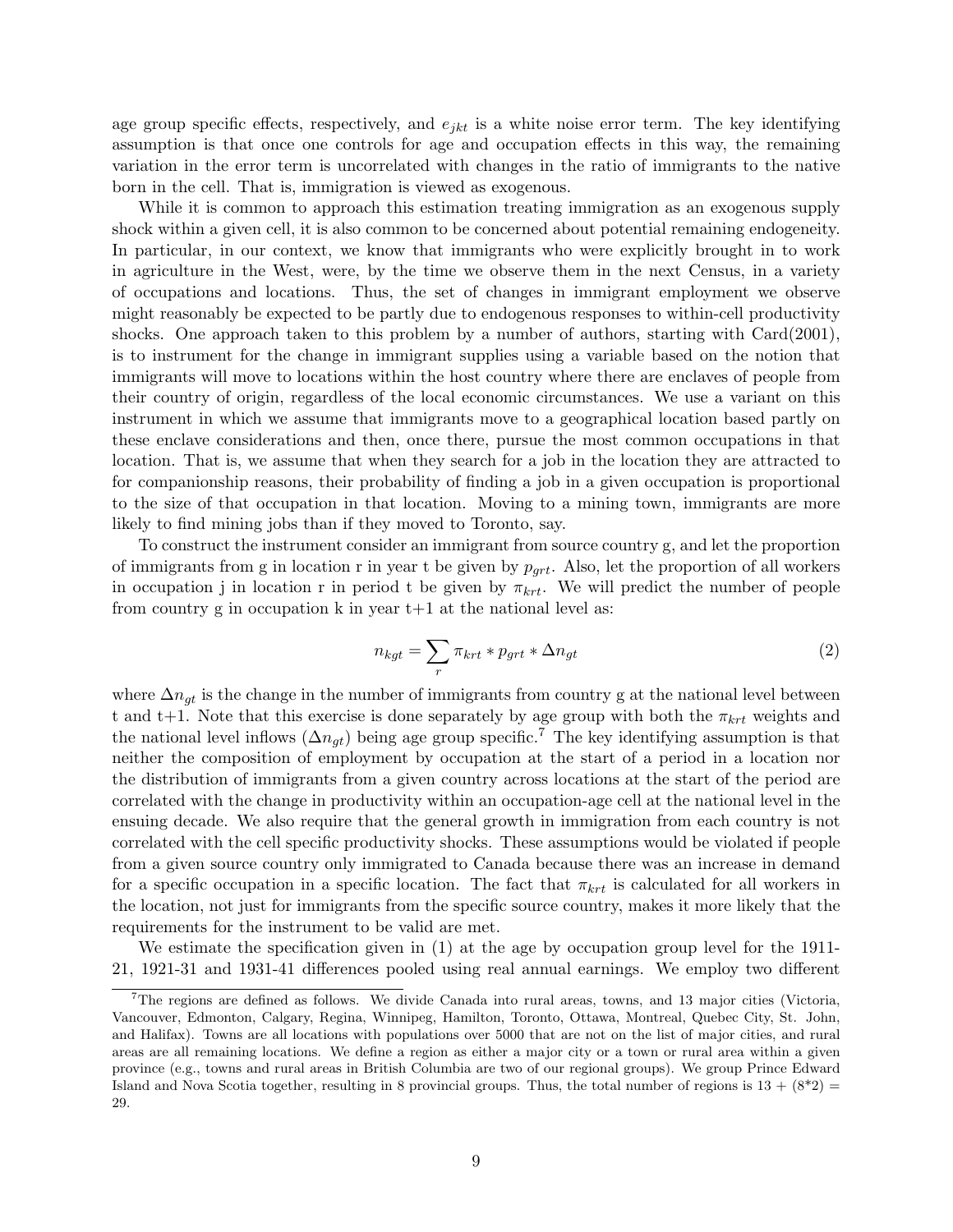occupation categorizations. In the first, which we will call the narrow grouping, we calculate the number of workers and the average wage in cells defined by the 4 age groups and the 146 occupation groups described earlier. In the second, which we will call the broad grouping, we work with cells defined by the 4 age groups and 10 broader occupation groups.<sup>8</sup> The narrow occupations allow for more observed wage and employment ratios but those observations are also noisier than with the broad occupations. We drop cells with fewer than 10 observations and weight using the square root of the cell size. The dropping of small or empty cells leaves 1534 observations in the narrow occupation specification and 120 observations for the broad occupation specification. In all of our estimations, standard errors are clustered at the occupation x age group level to allow for flexible forms of serial correlation in the error term. The regression includes an indicator for each period and a set of occupation dummies and age dummies.

We present estimates of  $\alpha_1$  in Table 3. We employ two versions of our instrument. The first (IV1) bases  $\pi_{krt}$  on the occupational distribution of all workers in region r while IV2 bases it only on the distribution of native born workers. We view the second as intuitively more likely to be valid but it is also more often weak.<sup>9</sup> In the leftmost set of four columns, we work with the change in log real annual earnings while the rightmost four columns uses the change in log weekly earnings as the dependent variable. Using annual earnings, the basic OLS estimates of  $\alpha_1$  are -.061 and -.32 for the narrow and broad occupation groupings respectively, with the coefficient being statistically significant for the broad group estimation but not with narrow groups. A comparison with the estimates in the fifth column indicate that there is little difference between using annual earnings or weekly wages as our dependent variable, implying that the immigration shock had no impact on weeks worked. To the extent we believe the weekly wage numbers this would mean that immigration does not explain any of the large difference in the extent of declines in annual earnings relative to weekly wages. In the second and third columns, we present results using IV1 and IV2 in instrumental variables estimation. For the narrow occupation grouping, the first stage F-statistics associated with the instruments are just below the common weak instrument benchmark of 10. The resulting estimates of  $\alpha_1$  are much larger than the OLS in absolute value but are also much more poorly defined. For the broad occupation groups, the first stage F-statistics are over 20. Interestingly, the instrument based just on the native born occupational distributions at the regional level is, if anything, stronger. The estimates of  $\alpha_1$  using these instruments are both closer to, and not statistically significantly different from zero. Our conclusion from this table is that there is evidence of a basic negative correlation between immigrant changes in employment and native born wages but instrumental variables estimates from the broad groupings (where there is no weak instrument problem) indicate this effect is very close to zero.

One weakness of the approach to this point is that it treats changes in immigrant employment in an occupation identically whether the change results from movements of new immigrants or previous arrivals. But, as we have seen, there is good reason to believe that more established immigrants behave quite similarly to the native born in this era, suggesting that it is less plausible to treat their occupational changes as an exogenous supply shock. In the fourth and eight columns of the table we break the immigrant change variable into changes due to immigrants who arrived in the decade corresponding to the change in the dependent variable (i.e., immigrants arriving between 1921 and 1931 for the observations with the 1921 to 1931 change in log earnings or wages) and immigrants who arrived in all previous decades. In all specifications, the effect of immigrants who arrived during the current decade is statistically significant and approximately three times the estimated effect with all immigrants combined. In contrast, the movements of earlier arrivals are

<sup>&</sup>lt;sup>8</sup>The broad occupation groups are simple aggregations of the narrow groups and consist of: farm labourers, farm managers, general labourers, service, sales, semi-skilled, trades, clerical, managers and officials, and professionals.

<sup>&</sup>lt;sup>9</sup>The precise version of IV1 is actually  $n_{kgt}$  divided by  $E_{N jkt-1} + E_{I jkt-1}$ , and IV2 is formed analogously.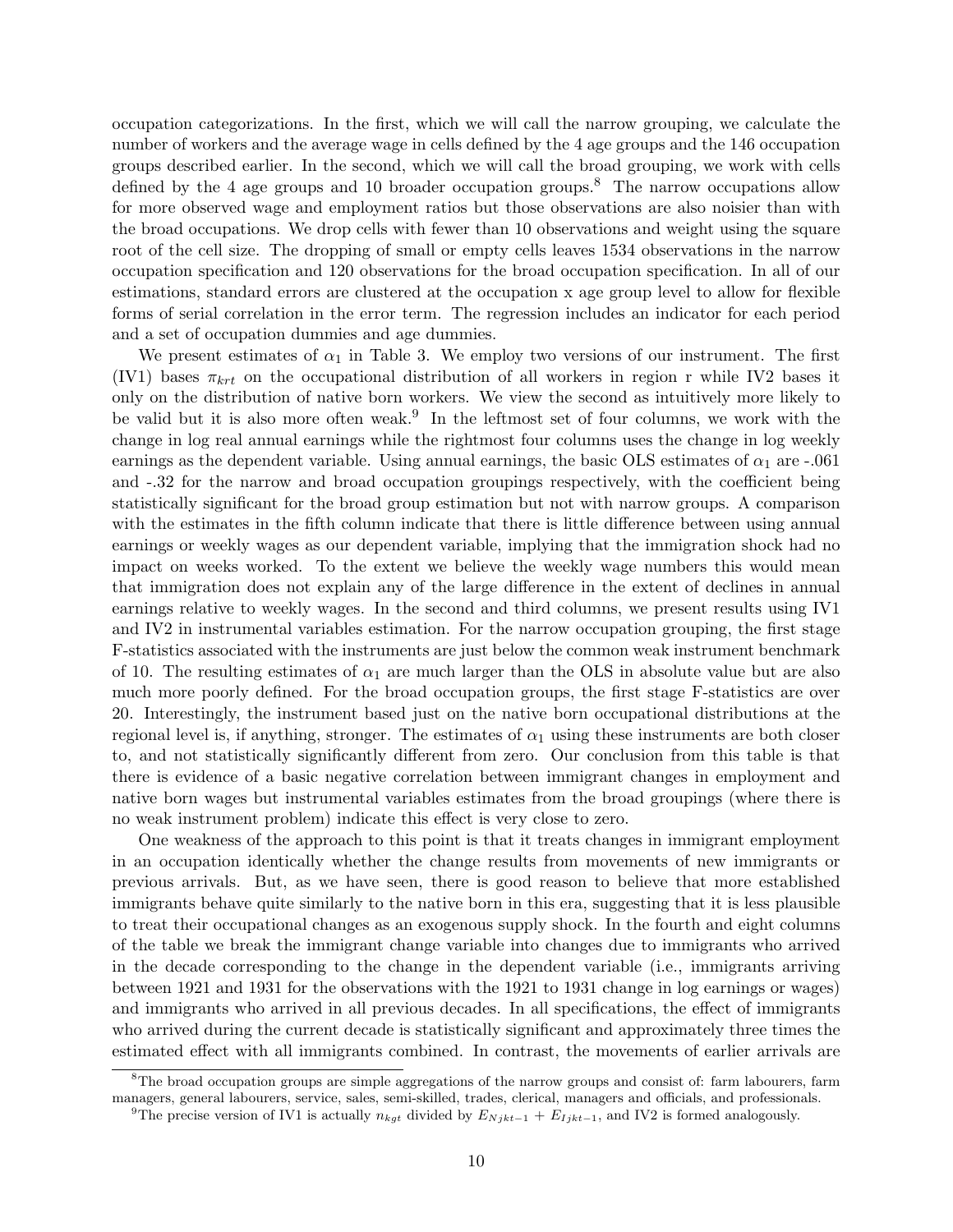|       | Change in<br>Immigration                                           | <b>OLS</b><br>$-.061$<br>(.043) | Earnings<br>IV1<br>$-.87*$<br>(.30) | $\rm IV2$<br>$-.48$<br>(.32)    | <b>Narrow</b><br><b>OLS</b>             | Groups<br><b>OLS</b><br>$-.070$<br>(.046) | <b>Wages</b><br>IV1<br>$-.64*$<br>(.24) | IV <sub>2</sub><br>$-.37$<br>(.30)  | <b>OLS</b>                           |
|-------|--------------------------------------------------------------------|---------------------------------|-------------------------------------|---------------------------------|-----------------------------------------|-------------------------------------------|-----------------------------------------|-------------------------------------|--------------------------------------|
|       | Immigration<br>Last 10 Yrs<br>Immigration<br>Before<br>Last 10 Yrs |                                 |                                     |                                 | $-.35***$<br>(.10)<br>.12<br>$(.051)^*$ |                                           |                                         |                                     | $-.22**$<br>(.056)<br>.045<br>(.040) |
|       | No. of Obs<br>First Stage F                                        | 1534                            | 1534<br>9.9                         | 1534<br>9.2                     | 1020                                    | 1507                                      | 1507<br>10.05                           | 1507<br>9.4                         | 993                                  |
| [htb] |                                                                    |                                 |                                     |                                 |                                         |                                           |                                         |                                     |                                      |
|       | Change in<br>Immigration                                           | <b>OLS</b><br>$-.32*$<br>(.14)  | Earnings<br>IV1<br>$-.11$<br>(.16)  | IV <sub>2</sub><br>.16<br>(.16) | <b>Broad</b><br><b>OLS</b>              | Groups<br><b>OLS</b><br>$-.36*$<br>(.046) | <b>Wages</b><br>IV1<br>$-.027$<br>(.20) | IV <sub>2</sub><br>$.22\,$<br>(.21) | <b>OLS</b>                           |
|       | Immigration<br>Last 10 Yrs<br>Immigration<br>Before<br>Last 10 Yrs |                                 |                                     |                                 | $-1.0**$<br>(.21)<br>.30<br>$(.19)^*$   |                                           |                                         |                                     | $-.81**$<br>(.19)<br>.20<br>(.18)    |

Sources: The dependent variable is the change in log wages for native born workers in an occupation by age cell. The top panel is based on the narrow occupation grouping (146 occupations) and the lower panel is based on the broad occupation grouping (10 occupations). All specifications include a complete set of time, age, and occupation dummy variables.

Standard errors in parentheses. Standard errorsare clustered at the occupation x age group level.

\*, \*\* statistically significant at the 5, 1% level.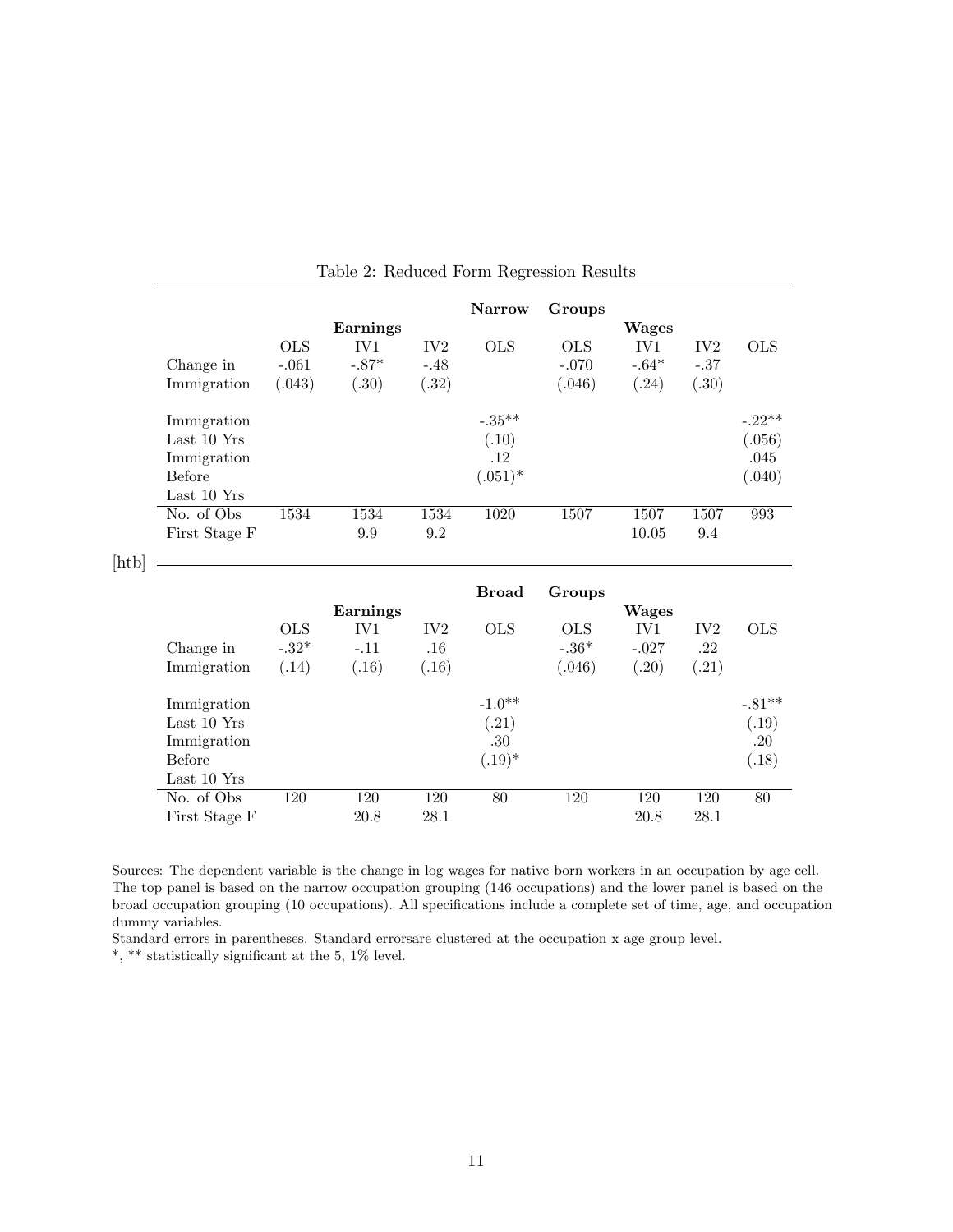positively related to wage changes, suggesting that the earlier arrivals moved toward occupations with increasing demand.<sup>10</sup>

How large are these estimated effects? The broad group OLS estimates using all immigrants combined is most similar to the specification used in Borjas $(2003)^{11}$  and the estimate of -.32 is very close to his estimates using more recent US data. However, the estimated effect from recent immigrants is much larger. For the farm labour occupation, which we have seen was hit with a substantial immigration shock in the 1920s, the immigration shock variable on the right hand side of 1 takes a value of .19, which translates directly into a .19 log point decline in the wages for native born farm labour. Compared to an actual decline of .3 log points, this suggests that immigration could have played a substantial role in determining the wage outcomes in this broad occupation group. However, Ottaviano and Peri(2010) argue that  $\alpha_1$  has a very restricted (and possibly uninteresting) interpretation within a broader model of labour demand that incorporates imperfect substitutability among skills. We view the estimates in this section as useful in summarizing whether there appears to be a basic negative correlation in the data between immigration and native born wages. That does appear to exist, though the results are more convincing in this regard for the broad groups.

## 5 Complete Presentation of Wage Equation Estimates

#### 5.1 Nested CES Model

We address the impact of immigration on the wage structure using a quasi-structural estimation approach based on a nested Constant Elasticity of Substitution (CES) production function. Our specification follows closely those in Ottaviano and Peri(2010) (hereafter, OP) and D'Amuri et al(2010) (hereafter, DOP). The advantage of this approach is that it allows for a complete accounting of the impacts of immigration by incorporating the possibility that an increase in the supply of immigrants in one occupation can have impacts on wages for other workers through substitutabilities and complementarities in production. Of course, the CES specification, even in its nested form, imposes significant restrictions on allowable patterns of interactions of use of factors. However, more flexible alternatives are not feasible in our situation with a limited number of years of data and a large number of skill groups.

We begin by considering the aggregate production specified as a simple Cobb-Douglas function of a labour aggregate,  $L_t$ , and capital,  $K_t$ ,:

$$
Y_t = A_t L_t^{\alpha} K_t^{(1-\alpha)}
$$
\n<sup>(3)</sup>

where  $Y_t$  is aggregate output and  $A_t$  is a productivity shifter.<sup>12</sup> We will assume that the economy faces fixed world prices for the output but that production also involves scarce factors (land in the

 $10$ In attempts to estimate the latter specification with instrumental variables, it was difficult to come up with a counterpart to  $n_{kqt}$  for the earlier arrivals and any instruments we tried had substantial weak instruments problems. Given that, we do not report IV estimates here.

 $11$ Borjas(2003) uses 4 broad education groups and 8 age groups, implying similar relative sizes in cells to those in our broad group specification.

 $12$ In an earlier version of the paper, we allowed, further, for separate production functions in rural, major city, and town sectors. We have also estimated separate specifications in which we dropped the Maritime Provinces (which were recipients of small numbers of immigrants) and for the West alone. The estimated elasticities of substitution were very similar by sector and region, and so we have chosen, instead, to simplify to one aggregate production function.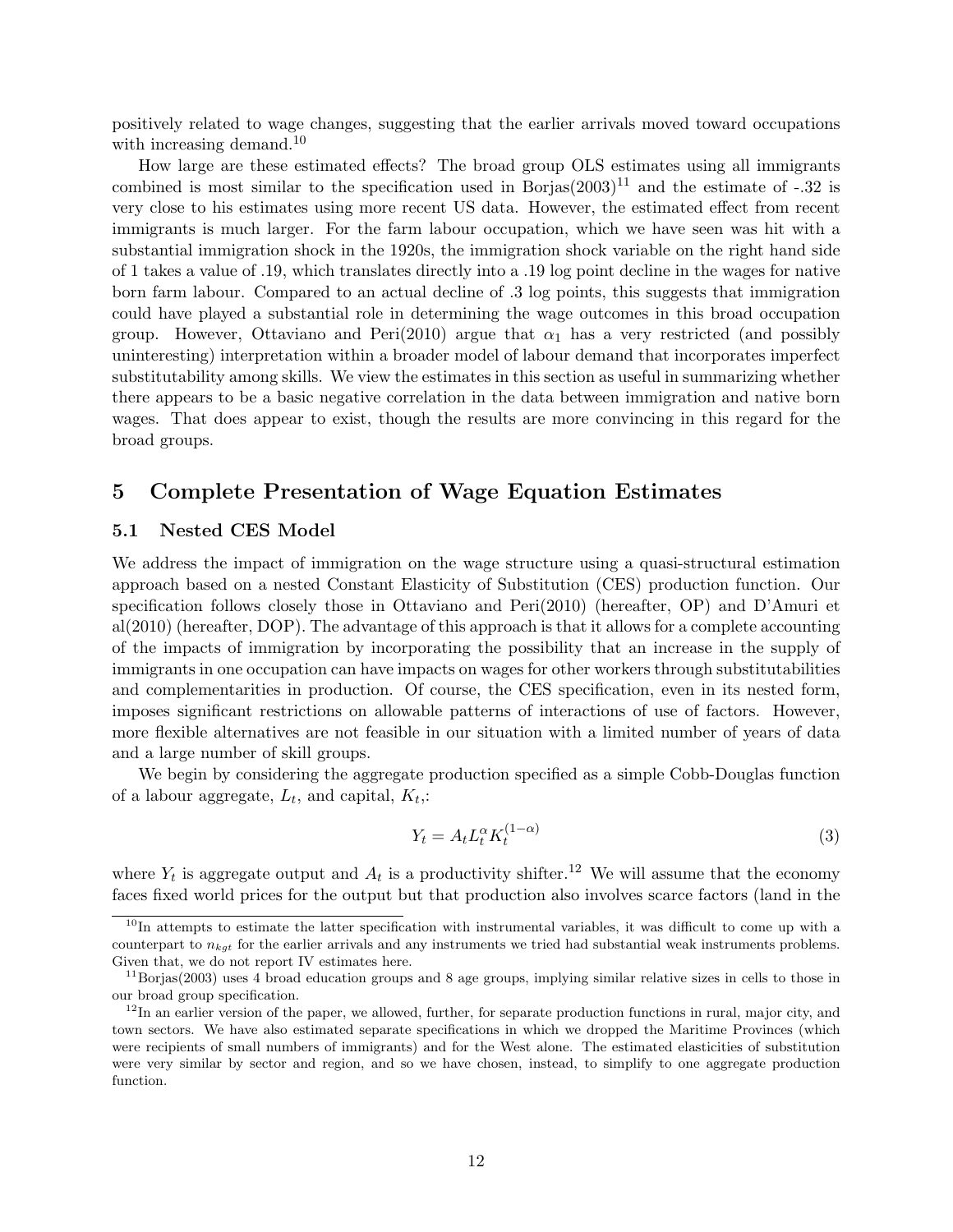rural sector, and entrepreneurial ability in the other sectors), implying downward sloping labour demand curves.  $13$ 

Following DOP, we specify the labour aggregate as a CES function of types of skilled (or unskilled) labour. In their model, these skills are defined by education level while in ours they are the 10 broad occupations used in the investigations in the previous sections. Given this specification, the labour aggregator in period t can be written as:

$$
L_t = \left(\sum_{k=1}^{10} \theta_{kt} L_{kt}^{\frac{\sigma - 1}{\sigma}}\right)_{\sigma - 1}^{\frac{\sigma}{\sigma - 1}}
$$
\n
$$
\tag{4}
$$

where  $L_{kt}$  is employment in occupation k, and  $\theta_{kt}$  are skill-time specific productivity shocks. The parameter  $\sigma$  determines the degree of substitutability among broad occupation groups.

We will express the labour in each broad occupation group as a CES aggregate of employment in each of the narrow occupations within the broad group (e.g., for different specific sales occupations within the broad Sales group), that is,

$$
L_{kt} = \left(\sum_{l=1}^{n_k} \theta_{klt} L_{klt}^{\frac{\sigma_o - 1}{\sigma_o}}\right)^{\frac{\sigma_o}{\sigma_o - 1}}
$$
\n
$$
\tag{5}
$$

where,  $n_k$  is the number of narrow occupations in broad group k,  $\theta_{klt}$  are narrow occupation specific productivity shocks, and  $\sigma_o$  is the elasticity of substitution among narrow occupations within the same group. Working with the occupational employment in two levels in this way allows for the possibility that, for example, two types of sales occupations are more substitutable than sales workers and trades workers.

The skill specific labour can itself be written as a CES aggregate of employment for each of the 4 possible age groups described earlier:

$$
L_{klt} = \left(\sum_{j=1}^{4} \theta_{kljt} L_{kljt}^{\frac{\rho-1}{\rho}}\right)^{\frac{\rho}{\rho-1}}
$$
(6)

where  $L_{kljt}$  is employment in narrow occupation l within broad occupation group k, age group j, and  $\theta_{k l i t}$  is the associated productivity shock. Again,  $\rho$  is a parameter capturing substitutability; in this case among age groups within the same narrow occupation.

Finally, within each type of labour defined by occupation and age group, we can observe workers broken down into new immigrants (who arrived in Canada in the decade preceding a given Census year, t), old immigrants (who arrived over ten years before t), and the native born. As we saw in section 2, Canada experienced inflows in immigration before 1921 that were both very large relative to its existing labour force and had an occupational distribution that was similar to that of the native born. The latter similarity increased with time such that a decade after arrival, the immigrant occupational distribution was very close to that of the native born in the three Censuses where we observe year of arrival (1911, 1921, and 1931). In reduced form estimates not presented here, we also observe that it is new immigrants who have the main impact on the wages of the native born. Based on this, we implement a specification in which we assume that old immigrants and the native born are close substitutes while new immigrants are a potentially more dissimilar factor. In terms of the nested CES specification, this implies two further levels of nesting: one at which a combination of old immigrants and the native born are treated as a separate factor relative

<sup>&</sup>lt;sup>13</sup>This is in contrast to the specification for the manufacturing sector in Chambers and Gordon(1966) and makes our set-up closer to that in Lewis(1976).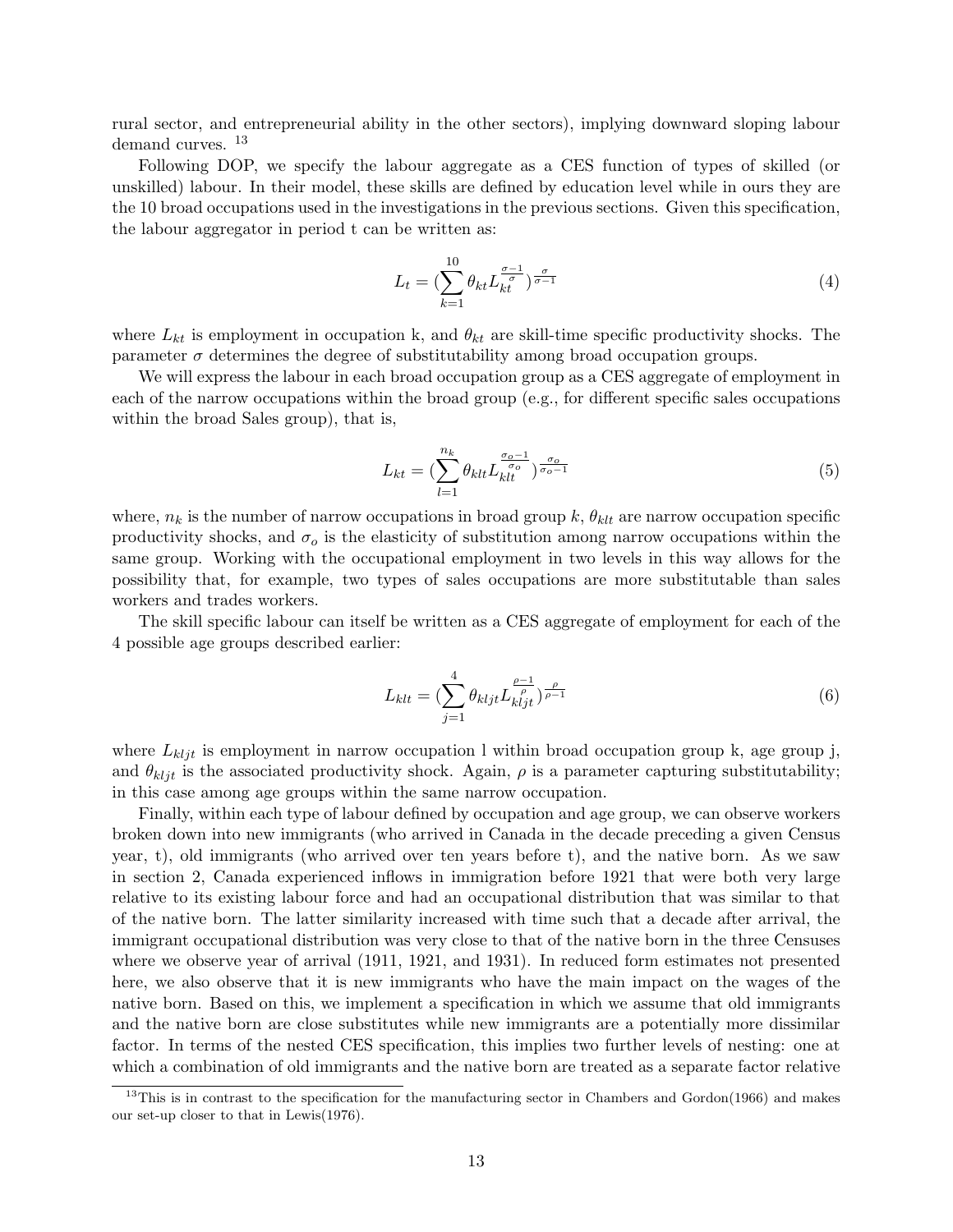to new immigrants, and another which is concerned with the aggregation of old immigrants and the native born. Thus, we will first write,

$$
L_{k l j t} = (\theta_{I k l j t} I_{k l j t}^{\frac{\delta - 1}{\delta}} + \theta_{ON k l j t} O N_{k l j t}^{\frac{\delta - 1}{\delta}})^{\frac{\delta}{\delta - 1}} \tag{7}
$$

where,  $I_{k l j t}$  corresponds to employment of new immigrant workers,  $ON_{k l j t}$  corresponds to employment of a combination of old immigrants and the native born, and  $\delta$  is a parameter governing substitutability between new immigrants and old immigrant/native born workers in the same occupation-age group.

At the final level of nesting we have,

$$
ON_{kljt} = (\theta_{Okljt} O_{kljt}^{\frac{\phi-1}{\phi}} + \theta_{Nkljt} N_{kljt}^{\frac{\phi-1}{\phi}})^{\frac{\phi}{\phi-1}}
$$
(8)

where,  $O_{k l j t}$  represents employment of old immigrant workers,  $N_{k l j t}$  represents employment of the native born, and  $\phi$  is, again, the relevant substitutability parameter.

Using equations (3) through (8), and again following DOP closely, we can derive a wage equation for a native born worker in a given occupation-age cell, assuming their wage equals their marginal product:

$$
\ln w_{Nkljt} = \ln(\frac{\partial F}{\partial L_t}(K_t, L_t)) + \frac{1}{\sigma} \ln L_t + \ln \theta_{kt} - (\frac{1}{\sigma} - \frac{1}{\sigma_0}) \ln L_{kt} + \ln \theta_{klt} - (\frac{1}{\sigma_0} - \frac{1}{\rho}) \ln L_{klt}
$$

$$
+ \ln \theta_{kljt} - (\frac{1}{\rho} - \frac{1}{\delta}) \ln L_{kljt} + \ln \theta_{ONkljt} - (\frac{1}{\delta} - \frac{1}{\phi}) \ln O N_{kljt} + \ln \theta_{Nkljt} - \frac{1}{\phi} \ln N_{kljt} \qquad (9)
$$

We can similarly derive the log wage equations for an old immigrant worker in the same cell.

#### 5.1.1 Estimating Equations and Results

The parameters in the nested CES model can be obtained sequentially, moving up the levels of aggregation. Thus, following OP, we can obtain an estimate of  $\phi$  by taking the difference between the log wage expressions for native born and previously arrived immigrant workers:

$$
\ln(\frac{w_{Nkljt}}{w_{Okljt}}) = \ln(\frac{\theta_{Nkljt}}{\theta_{Okljt}}) - \frac{1}{\phi} \ln(\frac{N_{kljt}}{O_{kljt}})
$$
(10)

This yields a simple intuitive formulation: holding constant relative differences in productivity, comparing relative differences across cells in wages and employment levels between old immigrant and native born workers tells us about the substitutability of the two types of workers. If we see a large relative jump in old immigrant employment but comparatively small changes in their relative wages, for example, we would conclude that old immigrant and native born workers are very substitutable in production - that the old-immigration shock affected immigrant and native born wages similarly. Defining cells as narrowly as possible makes it more plausible that there are no productivity differences between the worker types. Thus, old immigrant and native born agricultural labourers of the same age would reasonably be expected to be working with the same technologies and thus to have the same  $\theta$ 's. To isolate this cell-level variation, we include separate occupation, age and time effects. This is equivalent to assuming that we can write,

$$
\ln(\frac{\theta_{Nkljt}}{\theta_{Okljt}}) = \psi_l + \psi_t + \psi_j + u_{kljt}
$$
\n(11)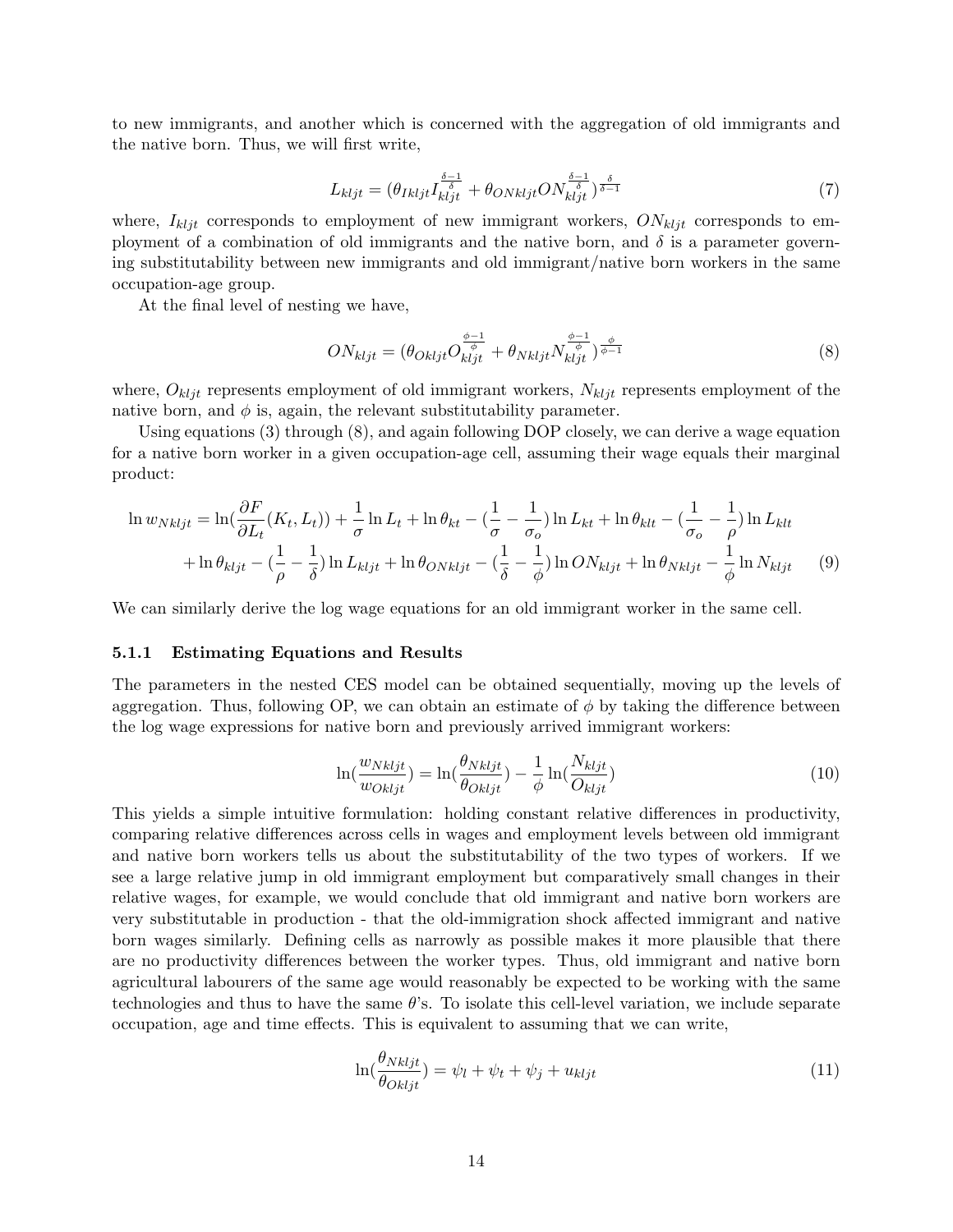where the  $\psi$ 's are fixed effects and  $u_{kit}$  is an independent error term.<sup>14</sup> Identification then relies on the assumption that relative supplies of native born versus previously arrived immigrants may respond to longer run factors such as the persistent occupation, age and time effects captured in the included fixed effects, but do not respond to the idiosyncratic disturbances to productivity reflected in  $u_{kjt}$ . <sup>15</sup>

We run equation (11) using real annual earnings and employment numbers from the Census data aggregated to the narrow occupation group level. We drop cells with fewer than 10 observations and weight using the square root of the cell size. The dropping of small or empty cells leaves 1534 occupation by age group cells. In all of our estimations, standard errors are clustered at the occupation x age group level to allow for flexible forms of serial correlation in the error term. When we move to working with new immigrants in the higher nesting levels, we will create instruments to address potential endogenous adjustments by the immigrants, but no such instrument is available for the older immigrants and so we only present OLS results for this regression. In Table 4, we present the key estimated coefficients (the negative inverse elasticities) and the implied elasticities from each stage of the CES nesting. The results correspond to dependent variables constructed using annual earnings. The parallel set of results using weekly wages are very similar and we do not present them for brevity.

Our estimate of the negative inverse elasticity of substitution is -.014 and not statistically significant at any conventional level. This falls in the lower part of the range of estimates from DOP for modern day Germany and OP for modern day US (their estimates lie between -0.01 and  $-0.06$ ). <sup>16</sup> The corresponding elasticity from our estimates is 72, implying that previously arrived immigrants and native born workers are almost perfectly substitutable in production, as we predicted.

We next move one step up in the nesting hierarchy to consider substitutability between workers already in Canada (both native born and immigrants who arrived at least 10 years before a given Census) and newly arrived immigrants within the same age-occupation cell. To do this, we aggregate (9) to the previous/new immigrant worker level. Thus, for the combination of previously arrived immigrants and the native born the relevant equation is:

$$
\ln \bar{w}_{ONkljt} = \ln(\frac{\partial F}{\partial L_t}(K_t, L_t)) + \frac{1}{\sigma} \ln L_t + \ln \theta_{kt} - (\frac{1}{\sigma} - \frac{1}{\sigma_o}) \ln L_{kt} + \ln \theta_{klt} - (\frac{1}{\sigma_o} - \frac{1}{\rho}) \ln L_{klt} + \ln \theta_{kltj} - (\frac{1}{\rho} - \frac{1}{\delta}) \ln L_{kljt} + \ln \theta_{ONkljt} - \frac{1}{\delta} \ln ON_{kljt}
$$
(12)

where  $\bar{w}_{ONkli}$  is the weighted average of old immigrant and native born wages in the occupationage cell, with the weights being the proportions of old immigrant and native born workers. A similar equation can be derived for new immigrant workers. Taking the difference between these two equations then yields,

$$
\ln(\frac{w_{Ikljt}}{\bar{w}_{ONkljt}}) = \ln(\frac{\theta_{Ikljt}}{\theta_{ONkljt}}) - \frac{1}{\delta} \ln(\frac{I_{kljt}}{ON_{kljt}})
$$
\n(13)

 $14$ Because the narrow occupations are nested in the broad occupations, the inclusion of the complete set of narrow occupation fixed effects would make the inclusion of broad group fixed effects redundant.

<sup>&</sup>lt;sup>15</sup>Ottaviano and Peri(2008) provide an extended discussion of the form for  $\frac{\theta_{Nkjt}}{\theta_{Okjt}}$ , arguing for modelling it as time invariant since general technological shifts over time are captured in higher levels in the nesting. However, they also note that it is common to allow for the possibility that there is time variation and we follow that tradition by including time effects. It is worth noting that even they must really be assuming some time variation in this ratio because without it there would be no error term in the regression.

 $^{16}$ Both DOP and OP use education groups rather than occupation groups, with 3 education groups and 8 experience groups. Thus, the total number of skill cells is similar to ours when we use broad occupation groups.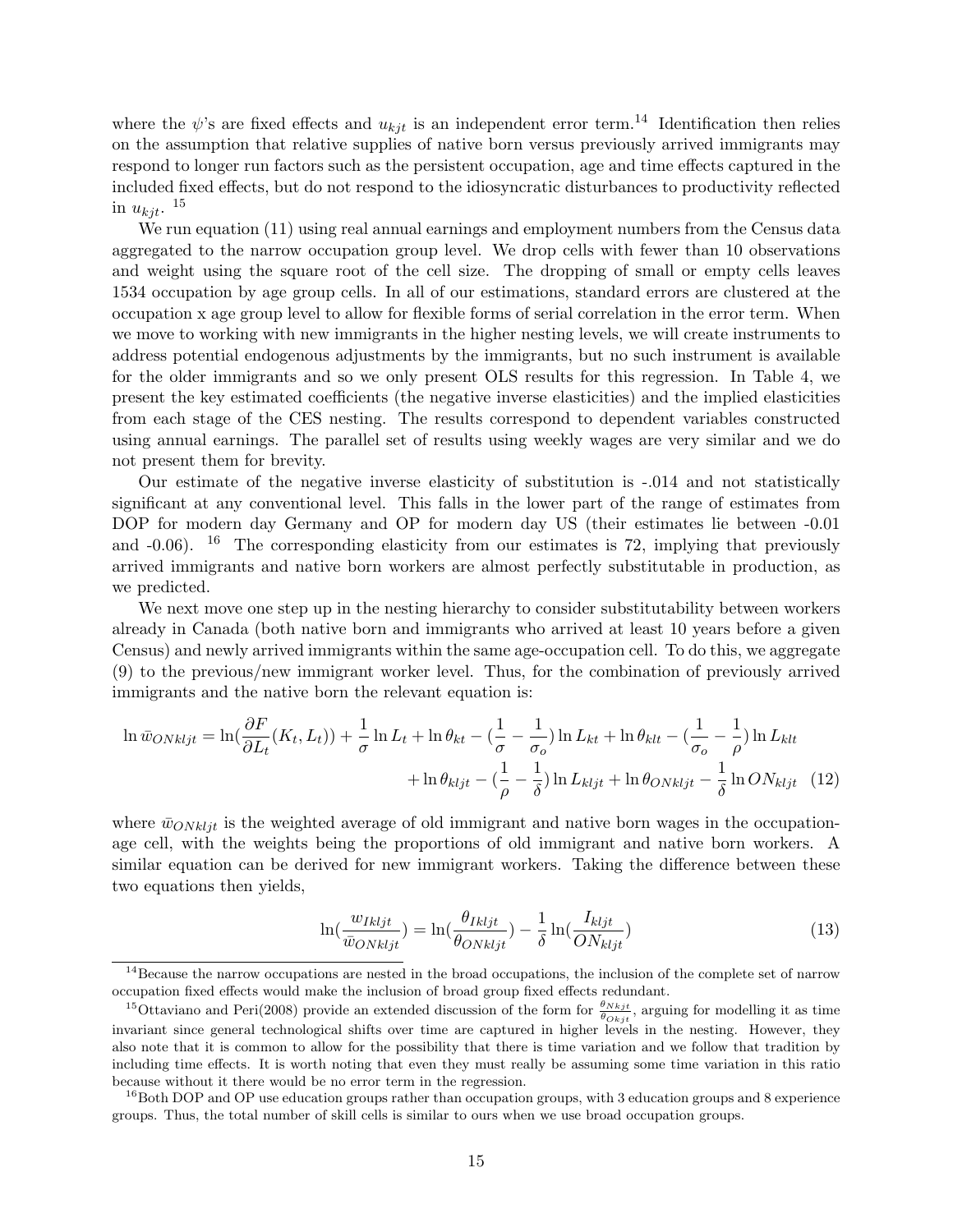|                     | <b>OLS</b>                                                                  | IV                        | Implied<br>Elasticity    | Elasticity<br><b>Between</b>           | No. of<br>Obs | First Stage<br>F stat |
|---------------------|-----------------------------------------------------------------------------|---------------------------|--------------------------|----------------------------------------|---------------|-----------------------|
| $-\frac{1}{\phi}$   | $-.014$<br>(.018)                                                           |                           | 71                       | Old Immigs<br>&Naty Born               | 1394          |                       |
| $-\frac{1}{\delta}$ | .008<br>(.018)                                                              | $\overline{11}$<br>(.091) | $\overline{\phantom{a}}$ | New Immigs<br>$&$ Old Immigs/Natv Born | 1258          | 12.3                  |
| $-\frac{1}{\rho}$   | $-0.073**$ $-0.045*$<br>(.012) (.019)                                       |                           | 22                       | Age Groups                             | 1127          | 552                   |
|                     | $-\frac{1}{\sigma_0}$ -.10 <sup>**</sup> -.10 <sup>*</sup><br>(.020) (.049) |                           | $\overline{7}$           | Narrow<br>Occ. Groups                  | 423           | 35.6                  |
| $-\frac{1}{\sigma}$ | $-.28$ $-.32$<br>$(.14)$ $(.16)$                                            |                           | 3                        | Broad<br>Occ. Groups                   | 30            | 6.7                   |

Table 3: Negative Inverse Elasticities of Substitution from CES Estimation

Notes: The calculated elasticity is based in the IV estimate in all rows except for the elasticity between old immigrants and the native born, where there is no valid instrument.

Specifications for the first two rows include year, age and occupation fixed effects. The remaining rows include year and occupation fixed effects.

Standard errors in parentheses. Standard errors are clustered at the occupation by age group level in the first three rows, and at the occupation levels in the remaining rows.

\*, \*\* correspond to statistical significance at the 5 and 1 % levels, respectively.

As with (10), we will assume that the ratio of productivity terms can be captured by occupation, age and time fixed effects plus an idiosyncratic error term.

While it is common to approach this type of estimation treating immigration as an exogenous supply shock within a given cell, it is also common to be concerned about potential remaining endogeneity. In particular, in our context, we know that immigrants who were explicitly brought in to work in agriculture in the West, were, by the time we observe them in the next Census, in a variety of occupations and locations. Thus, the set of changes in immigrant employment we observe might reasonably be expected to be partly due to endogenous responses to within-cell productivity shocks. One approach taken to this problem by a number of authors, starting with Card(2001), is to instrument for the change in immigrant supplies using a variable based on the notion that immigrants will move to locations within the host country where there are enclaves of people from their country of origin, regardless of the local economic circumstances. We use a variant on this instrument in which we assume that immigrants move to a geographical location based partly on these enclave considerations and then, once there, pursue the most common occupations in that location. That is, we assume that when they search for a job in the location they are attracted to for companionship reasons, their probability of finding a job in a given occupation is proportional to the size of that occupation in that location. Moving to a mining town, immigrants are more likely to find mining jobs than if they moved to Toronto, say.

To construct the instrument, consider an immigrant from source country g, and let the proportion of immigrants from g in location r in year t be given by  $p_{art}$ . Also, let the proportion of all workers in narrow occupation l that is within broad occupation k in location r in period t be given by  $\pi_{k l r t}$ . We will predict the number of people from country g in occupation k in year t+1 at the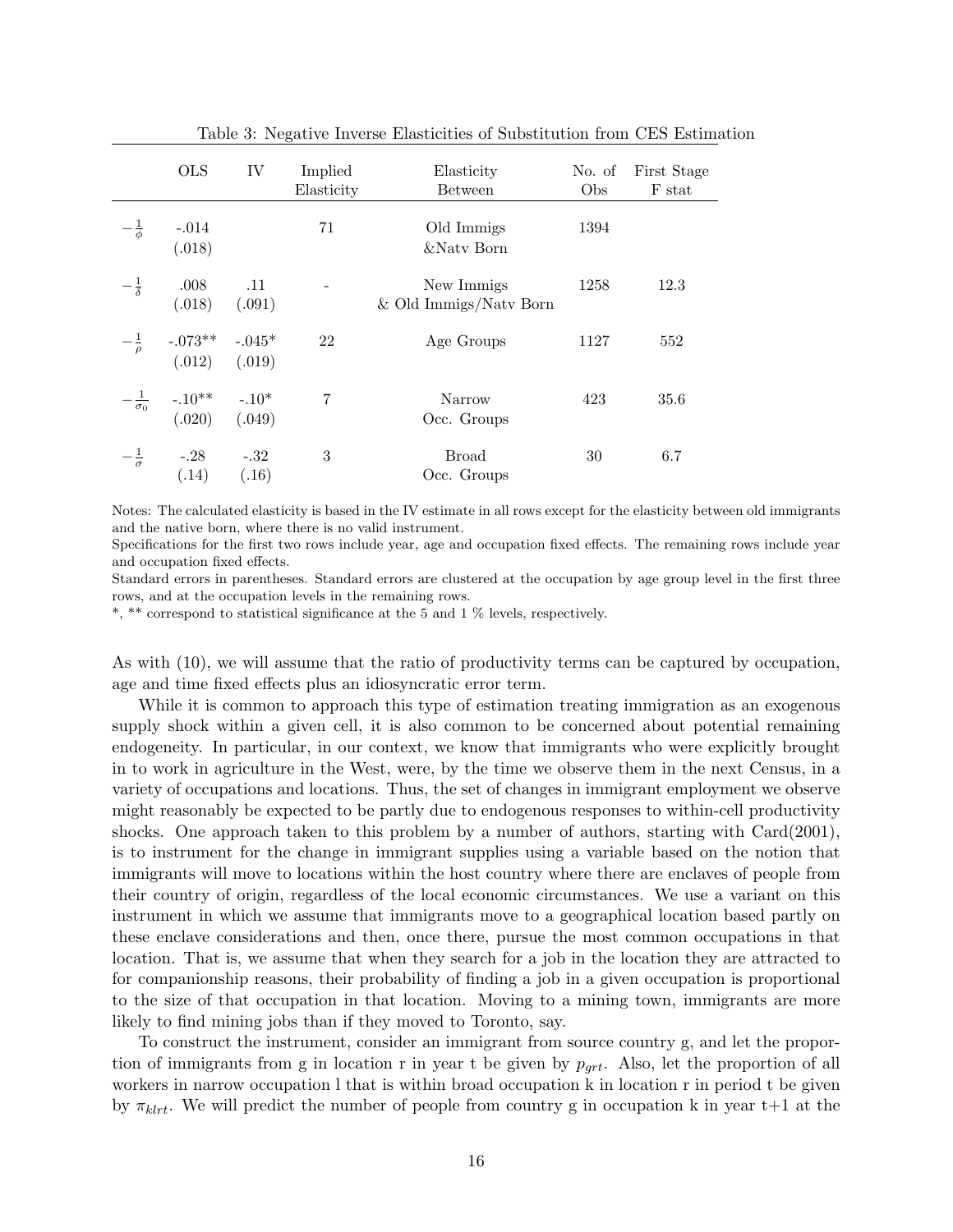national level as:

$$
n10_{klgt+1} = \sum_{r} \pi_{klrt} * p_{grt} * n10_{gt+1}
$$
\n(14)

where  $n10<sub>gt+1</sub>$  is the number of immigrants from country g who arrived in the previous 10 years at the national level. Note that this exercise is done separately by age group with both the  $\pi_{k l r t}$ weights and the national level inflows  $(n_{gt+1})$  being age group specific.<sup>17</sup> Finally, we form our instrument for  $\ln(\frac{I_{kljt}}{ON_{kljt}})$  as  $\ln(\frac{n10_{gt}}{ON_{kljt}})$ . The first stage F-stat for this instrument is 12.3, implying that we do not have a weak instrument problem.

The key identifying assumption is that neither the composition of employment by occupation at the start of a period in a location nor the distribution of immigrants from a given country across locations at the start of the period are correlated with the change in productivity within an occupation-age cell at the national level in the ensuing decade. We also require that the general growth in immigration from each country is not correlated with the cell specific productivity shocks. These assumptions would be violated if people from a given source country only immigrated to Canada because there was an increase in demand for a specific occupation in a specific location. So, for example, if all migrants from Lithuania were miners and they all went to Northern Ontario because there was an ongoing increase in demand for miners across decades in that region then the correlation between past concentrations and recent inflows of Lithuanians to the region would partly reflect productivity trends rather than just living situation preferences and the instrument would be problematic. Note that the issue has to do with trends in productivity not levels (i.e., not just the fact that miners do well in Canada) because we include occupation fixed effects. The fact that  $\pi_{krt}$  is calculated for all workers in the location, not just for immigrants from the specific source country, makes it more likely that the requirements for the instrument to be valid are met.

Both the OLS and IV estimates of  $-\frac{1}{\delta}$  $\frac{1}{\delta}$  are positive and insignificant. We interpret this as implying that new immigrants and previously arrived workers are perfect substitutes.

Next, we aggregate the wage equations to the occupation-age level. As with the previous exercise, we can write an expression (which we omit for brevity) for  $\bar{w}_{kljt}$ , the weighted average of immigrant and native born wages in the sector-occupation-age cell, with the weights being the proportions of immigrant and native born workers. If we choose an arbitrary age group,  $j = 1$ , as the base group, we can take the difference between the mean wage of any other group and the base group to arrive at:

$$
\ln(\frac{\bar{w}_{kljt}}{\bar{w}_{kl1t}}) = \ln(\frac{\theta_{kljt}}{\theta_{kl1t}}) - \frac{1}{\rho} \ln(\frac{L_{kljt}}{L_{kl1t}})
$$
(15)

Since we want to isolate variation within occupation-time cells in order to make it more likely that the relative  $\theta$  values can be considered to be equal, we run this regression in differences including full sets of separate occupation, age and time dummies. This allows for separate trends for each age and occupation group. We instrument for the employment ratio using the log of the ratio of our  $n10_{klit}$  variable for each age group relative to the base group value for  $n10_{klit}$ . The resulting first stage is strong (with an F-stat of 552). The omitted category is workers aged 25 to 39 and we drop that group from the estimation. Our IV estimate of  $-\frac{1}{a}$  $\frac{1}{\rho}$  is -.045 and is statistically significant at the

<sup>&</sup>lt;sup>17</sup>The regions are defined as follows. We divide Canada into rural areas, towns, and 13 major cities (Victoria, Vancouver, Edmonton, Calgary, Regina, Winnipeg, Hamilton, Toronto, Ottawa, Montreal, Quebec City, St. John, and Halifax). Towns are all locations with populations over 5000 that are not on the list of major cities, and rural areas are all remaining locations. We define a region as either a major city or a town or rural area within a given province (e.g., towns and rural areas in British Columbia are two of our regional groups). We group Prince Edward Island and Nova Scotia together, resulting in 8 provincial groups. Thus, the total number of regions is  $13 + (8^*2) =$ 29.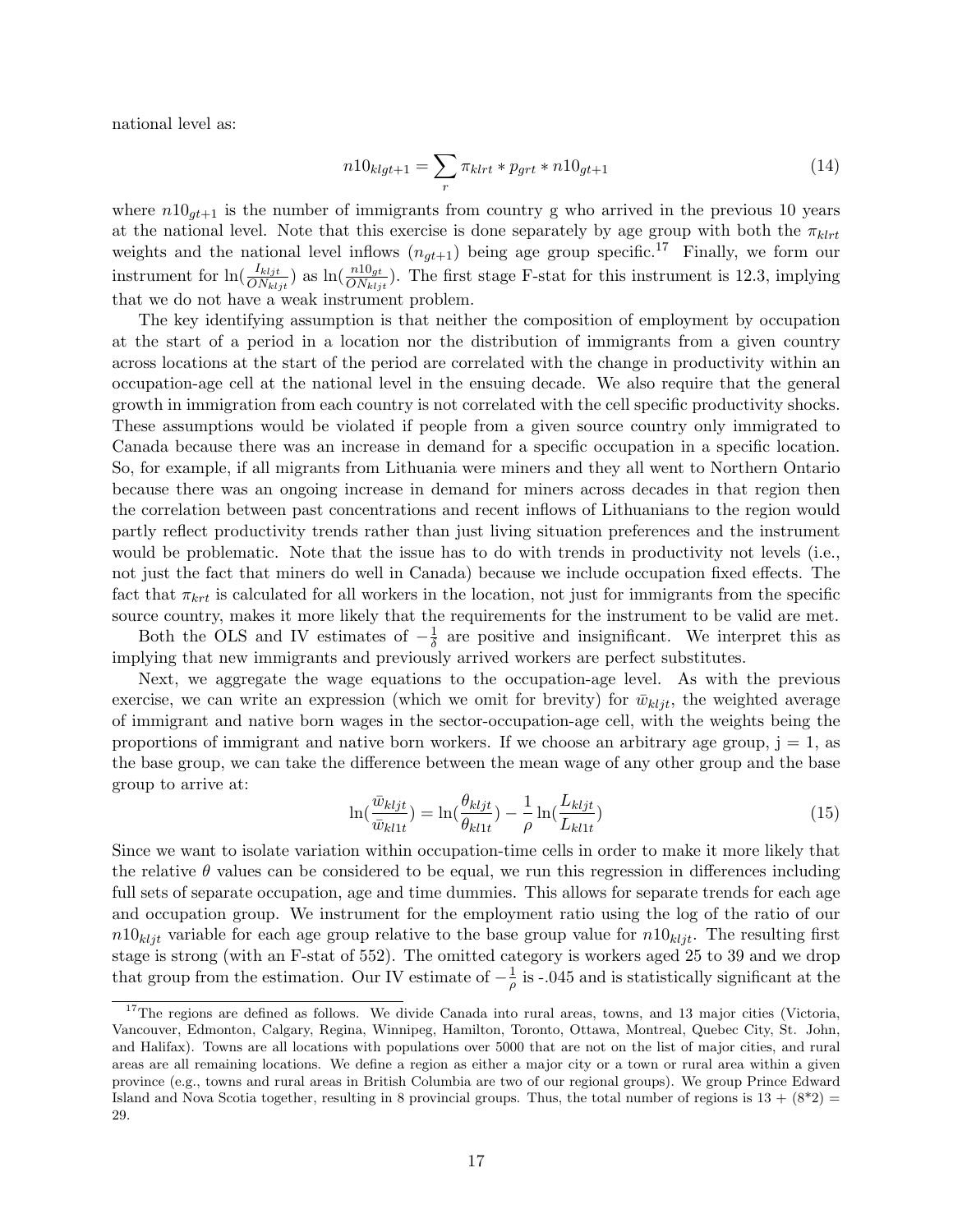5% level. The implied corresponding elasticity of substitution is 22, which is large but considerably below the substitutability among immigrant and native born workers within age x occupation cells.

Next, we aggregate up to the narrow occupation group level to arrive at,

$$
\ln w_{klt} = \ln\left(\frac{\partial F}{\partial L_t}(K_t, L_t)\right) + \frac{1}{\sigma} \ln L_t + \ln \theta_{kt} - \left(\frac{1}{\sigma} - \frac{1}{\sigma_o}\right) \ln L_{kt} + \ln \theta_{klt} - \frac{1}{\sigma_o} \ln L_{klt}
$$
 (16)

where  $w_{klt}$  is the average wage in the occupation cell in period t. If we assume that the first three terms on the right hand side of (16) can be captured by occupation and time effects then we can estimate (16) including those effects, using within occupation over time variation. As at the third level, we run the regression in differences and include occupation and time dummies. We instrument for the change in  $\ln L_{klt}$  using the log of the  $n10_{klt}$  variable aggregated up to the narrow occupation level. The first stage F statistic is again large at 35.6. The resulting estimate of  $-\frac{1}{\sigma}$  $\frac{1}{\sigma_o}$  is -.10 and is statistically significant at the 5% level. The implied elasticity of substitution among narrowly defined occupations within a broad occupation group is 7.

Finally, we aggregate up to the broad occupation group level and estimate the analogous equation to (16) using the same methods. Again, the instrument is based on an aggregated version of  $n10_{kljt}$ . In this case, we do have a weak instrument problem, with a first stage F-statistic of 6.7. The IV estimate for  $-\frac{1}{\sigma}$  $\frac{1}{\sigma}$  is -.32, which is not statistically significant at the 5% level. We also implemented a specification in which we instrumented for the change in the log total employment level using the change in immigration based on Borjas(2003)'s interpretation of immigration as a supply shock. That results in a first stage F stat of 89 and a (statistically significant) estimate for  $-\frac{1}{\sigma}$  $\frac{1}{\sigma}$  of -.44. We do not report this estimate in the table because we do not believe in that instrumenting strategy. However, from the combination of those estimates and the OLS and IV estimates reported in the table, we are confident that the estimated inverse elasticity is larger than that for the previous stages. In the simulation exercises in the next section, we use the IV point estimate, -.32, which corresponds to an elasticity of substitution for broad occupation groups of 3.

#### 5.1.2 Counterfactual Exercises

The elasticities estimated to this point are of limited intuitive value on their own but can by used with the equation for native born wages, (9), to investigate the impact of immigration on native born wages. As OP point out, inspection of (9) reveals several channels through which an immigrant shock in a specific occupation by age cell can affect the wage of any native born worker defined by his broad occupation group, his narrow occupation within that group, and his age. First, the fact that labour of different types is imperfectly substitutable implies that all workers benefit from an increase in the total number of workers in the economy. This is captured in the second term on the right hand side of (9), which is positive. The fourth term on the right hand side captures the effect of increased immigration within the same broad immigration group. This effect will be negative if the elastisticity of substitution among broad groups is less than that among the narrow groups within broad groups (as seems likely). This, and the overall size effect captured in the second right hand side term, are the channels through which immigration in the same broad occupation group but a different narrow occupation group can affect a worker's wage. Similarly, the sixth term allows us to capture the effects of immigration in the same narrow occupation but different age group and the eighth term reflects the direct effect of immigrants entering in the same narrow occupation and age group. The last two quantity terms in the expression relate to previous arrivals and the native born and so won't change with immigration.(Ottaviano and Peri(2010)).

Our approach to quantifying the impact of immigration on native born wages is to construct a set of counterfactual wage distributions. In particular, we focus on the 1921-31 decade and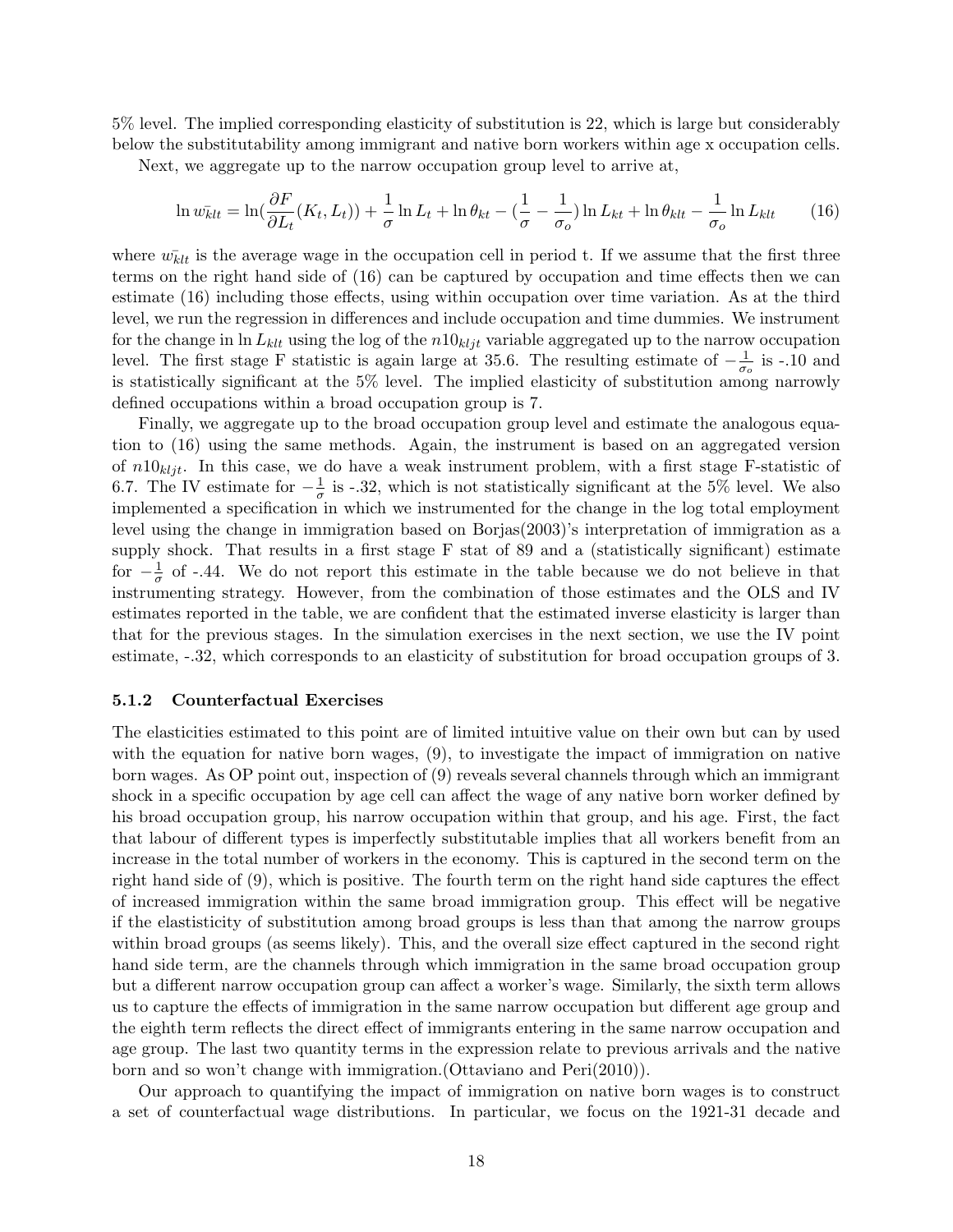construct counterfactuals corresponding to: 1) no immigration between 1921 and 1931 (in order to match the most common counterfactual considered in the previous literature); 2) no general or agricultural labourer immigration in that decade (in order to examine the inequality implications of the dominant, low skilled component of the inflow); and 3) no immigration of professionals in that decade (as a point of comparison for 2)). To construct the first counterfactual, consider generating a fitted wage for 1931 using equation (9) but with the number of recent arrival immigrants subtracted from each relevant labour measure on the right hand side. That is, form a new version of  $L_{kt}$  as  $L_{kt}$ - $I_{kt}$  (where  $I_{kt}$  is the number of recent immigrants in broad occupation, k), a new version of  $L_{klt}$  as  $L_{klt}$ -I<sub>klt</sub>, and so on. Importantly, this counterfactual is based on the number of new immigrants observed in the 1931 Census and so already nets out any effect that emigration would have in reducing the impact of initial immigration inflows. Since the productivity terms (the θ's and  $\ln \frac{F}{L_t}(K_t, L_t)$  are assumed not to change with immigration, we can construct the counterfactual wage in 1931 as,

$$
\ln w_{Nkljt}^c = \ln w_{Nkljt} - \frac{1}{\sigma} \ln I_t + \left(\frac{1}{\sigma} - \frac{1}{\sigma_o}\right) \ln I_{kt} + \left(\frac{1}{\sigma_o} - \frac{1}{\rho}\right) \ln I_{klt} + \left(\frac{1}{\rho} - \frac{1}{\delta}\right) \ln I_{kljt}
$$
(17)

We then construct a complete counterfactual distribution by creating a set of "phantom" people for each occupation x age cell. That is, if a given cell has  $n_{klj}$  native born workers in it in 1931 then we generate  $n_{klj}$  phantom people all with the fitted wage,  $\ln w_{Nklj}^c$ . Doing this for each cell, we obtain a dataset that has the same size and distribution of workers across cells as the true 1931 data but with fitted wages that reflect the estimated elasticities and the counterfactual quantities.

To capture the impact of not having immigration, we need to compare this counterfactual distribution to the actual distribution. This requires forming a version of the true distributions that eliminates within occupation by age cell wage variation, just as the counterfactual exercise does. For 1931, we do this by again constructing a set of phantom workers for each cell but in this case we assign them the actual average wage for the relevant cell in 1931. We do this for both 1921 and 1931 then calculate the percentiles of these generated datasets and take the log difference. In Figure 7, we plot the resulting difference line (which we label the "fitted" difference) along with the differences in log percentile between these years from the actual dataset (replotted from Figure 1 and labelled here as "True"). The result shows that removing the within-cell variation does not substantially alter the picture of increased earnings inequality in the 1920s. In terms of the decomposition discussion in the previous section, the fitted line shows the effects of changes in the wage structure that arise only because of changes in between group wage differentials. The fact that it lies above the actual line below the median implies that both between group differential changes and changes in dispersion within groups explain the increase in inequality in the lower part of the distribution. On the other hand, above the median, the fitted and actual lines are coincident, implying that the earnings changes in that part of the distribution arise only because of within group dispersion.

In Figure 8a, we re-plot the fitted line from the previous figure along with the difference between the log percentiles of the 1931 counterfactual distribution with no recent arrival immigrants and the 1921 fitted distribution. The result is a small implied immigration impact across the distribution. This can be seen more clearly in Figure 9, where we plot the difference in log percentiles between the counterfactual distribution and the fitted 1931 distribution. This difference provides our key estimate of the net impact of immigration on the earnings structure in this period. Because the number of immigrants we remove from the 1931 labour force to construct the counterfactual come from the Census, they reflect the adjustments made by immigrants within Canada. Given our earlier arguments that the occupational distribution of new immigrants is similar to that of the workers already in Canada, taking them away from the distribution implies small changes in the distribution.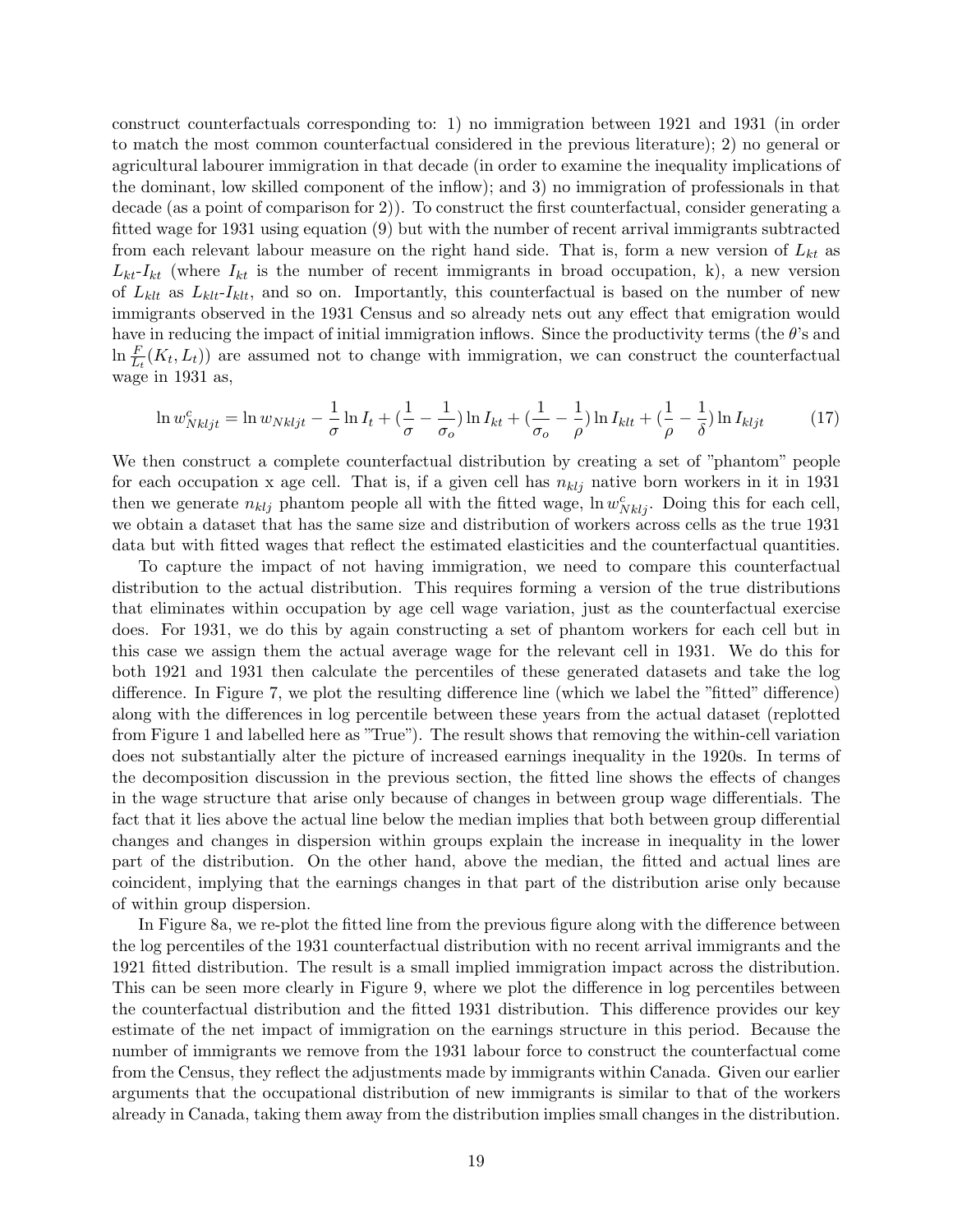

But the occupational distributions of new arrivals versus settled workers are not identical and the small impact partly reflects general equilibrium adjustments. We return to a measure of the relative importance of those various channels for one group of workers below. In Figure 8b, we plot differences corresponding to the other two counterfactuals: eliminating only recent immigrant labourers and only recent immigrant professionals. The implied effects of the labourers alone are substantial. Below the 40th percentile, removing the labourer inflow would have resulted in an average increase in native born real earnings of nearly 10 percentage points. Again, this be seen clearly in the plots relative to the true 1931 distribution in Figure 9. There, one can also see the spillover impact of removing immigrant labourers on wages in other occupations. In particular, real earnings in occupations with above median wages would have fallen by approximately 5%. This highlights the arguments in OP that one needs to look beyond narrow occupation groups to measure the full impact of immigration. It also implies that the impact of low skilled immigration alone was to substantially increase inequality. The growth in the difference between the log 90th and 10th percentiles in the 1920s would have been reduced by nearly a third if no immigrant labourers had been admitted. The growth in the 50-10 differential would have been reduced by over 50%. The other counterfactual shows the impact of not admitting recent professional occupation immigrants. Removing that inflow would have had substantial positive effects on wages above the 90th percentile but only small negative effects elsewhere in the distribution.

We can use different predicted impacts on farm labourers under various scenarios as a means of highlighting the extent of the adjustment channels we have discussed. In the Appendix, we present estimates of the main specification from Borjas(2003) in which we regress decadal changes in native born wages on the proportional increase in farm labour that is due to recent immigration. <sup>18</sup> This specification can be given an interpretation as showing estimates of the elasticity of demand

<sup>&</sup>lt;sup>18</sup>That is, we estimate the regression,  $\Delta \ln(w_{N jkt}) = \alpha_{0t} + \alpha_1 \frac{\Delta E_{I jkt}}{E_{N} (1 - \lambda + E)}$  $\frac{\Delta E_{Ijkt}}{E_{Njkt-1}+E_{Ijkt-1}} + \Delta u_{jkt}$ , where  $\Delta \ln(w_{Njkt})$  is the change in native born log earnings in occupation j and age group k,  $\Delta E_{Ijkt}$  corresponds to the number of recent immigrants who were in that occupation and age category in the time t (e.g., 1931) Census, and  $E_{Njkt-1} + E_{Ijkt-1}$  is the total number of workers (native born and immigrant) who were working in that occupation by age cell in the t-1 Census (1921 in this example). Note that the regression is based on Census data and thus the immigrant employment numbers are after immigrant adjustments.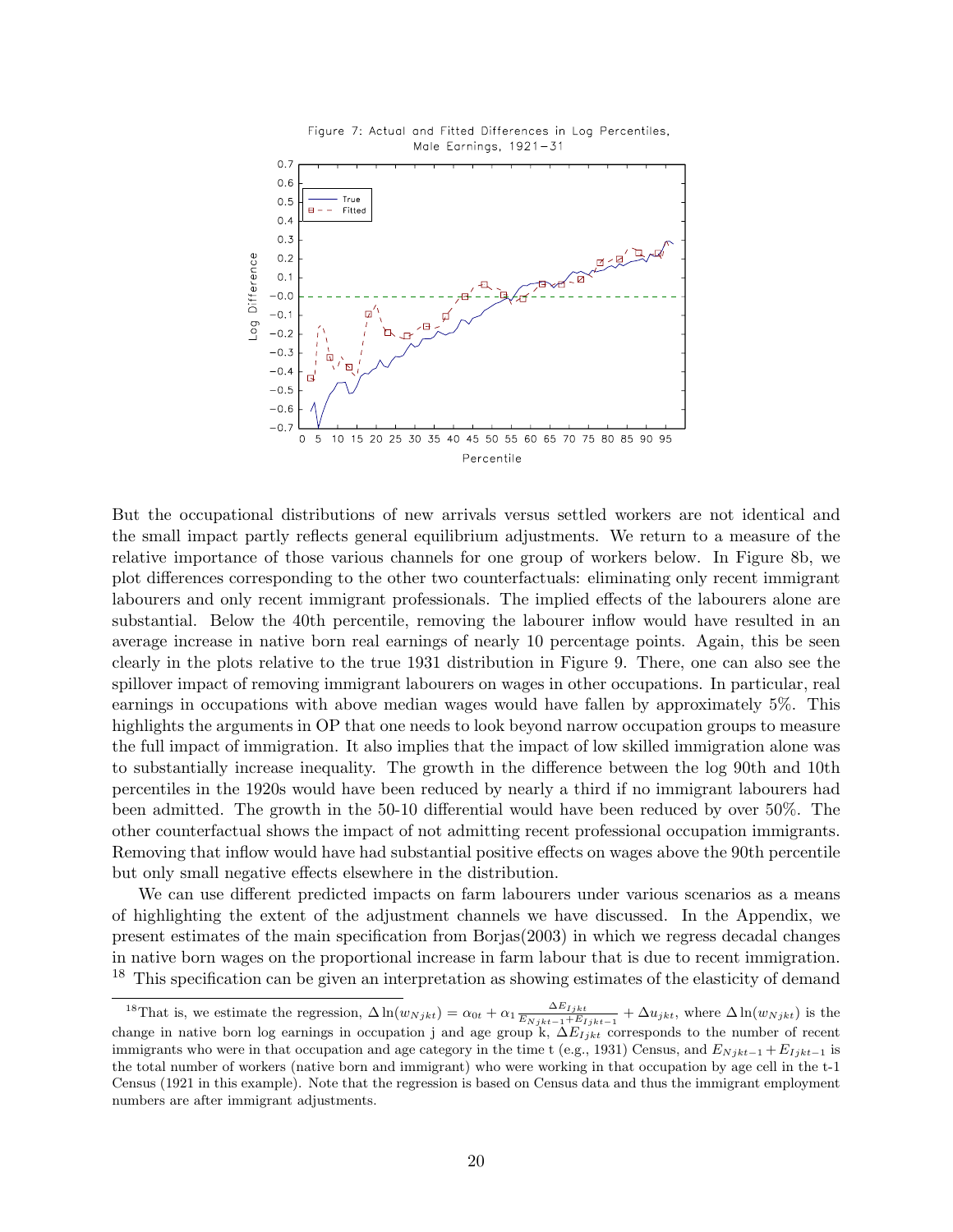

if immigrants and native born workers were perfect substitutes and each occupation represents a separate labour market. That is, the estimated effects can be seen as reflecting immigrant effects on earnings when there are no further general equilibrium effects. Using the narrow occupation groupings in order to match with our more structural estimation, the estimated coefficient on the proportion of workers who arrived in the previous decade is -0.35. If all the immigrants who arrived in the 1920s had remained in Canada and in their intended occupation, the inflow of new immigrants over the 1920s would have implied a 158% increase in the farm workforce and thus a  $42\%$  decline in worker earnings in that sector.<sup>19</sup> However, the actual number of farm workers in 1931 who were immigrants who had arrived in the previous decade (i.e., the number after accounting for adjustments through re-migration and occupational switching) amounted to an 39% increase in the farm workforce, and thus would imply an 13% decline in farm worker earnings in the absence of other general equilibrium effects. Finally, making use of our production function parameter estimates and the full set of immigration inflows, our first counterfactual implies that the total immigration inflow implied a 4% drop in farm worker earnings. This last reduction (from the 13% effect to the  $4\%$  effect) represents the impact from taking account of general equilibrium adjustments in the economy.

The counterfactual with no immigration implies that immigration had only limited impacts on the location of the native born earnings distribution. This fits with findings in Pope and Withers(1994) for Australia and Greasley and Oxley(2004) for Australia. Taylor and Williamson(1997) and Hatton and Williamson(1998) generate much larger wage impacts from immigration using CGE models with capital held fixed, but those impacts are reduced by as much as 75% once capital is allowed to follow labour. Green and Sparks(1999) find evidence of such endogenous capital inflows

 $19$ For this calculation, we adjust the total inflow for the fact that the inflow statistics include farmers as well as farm labourers. To do this, we multiply the inflow in the "Farmers and Farmer Labourers" category by the proportion of the sum of farmers and farm labourers who were farm labourers among immigrants who had arrived in the previous decade in the 1931 Census (0.65). For this calculation and the ones that follow, we use the number of males employed as farmer labourers in the 1921 Census as the base.